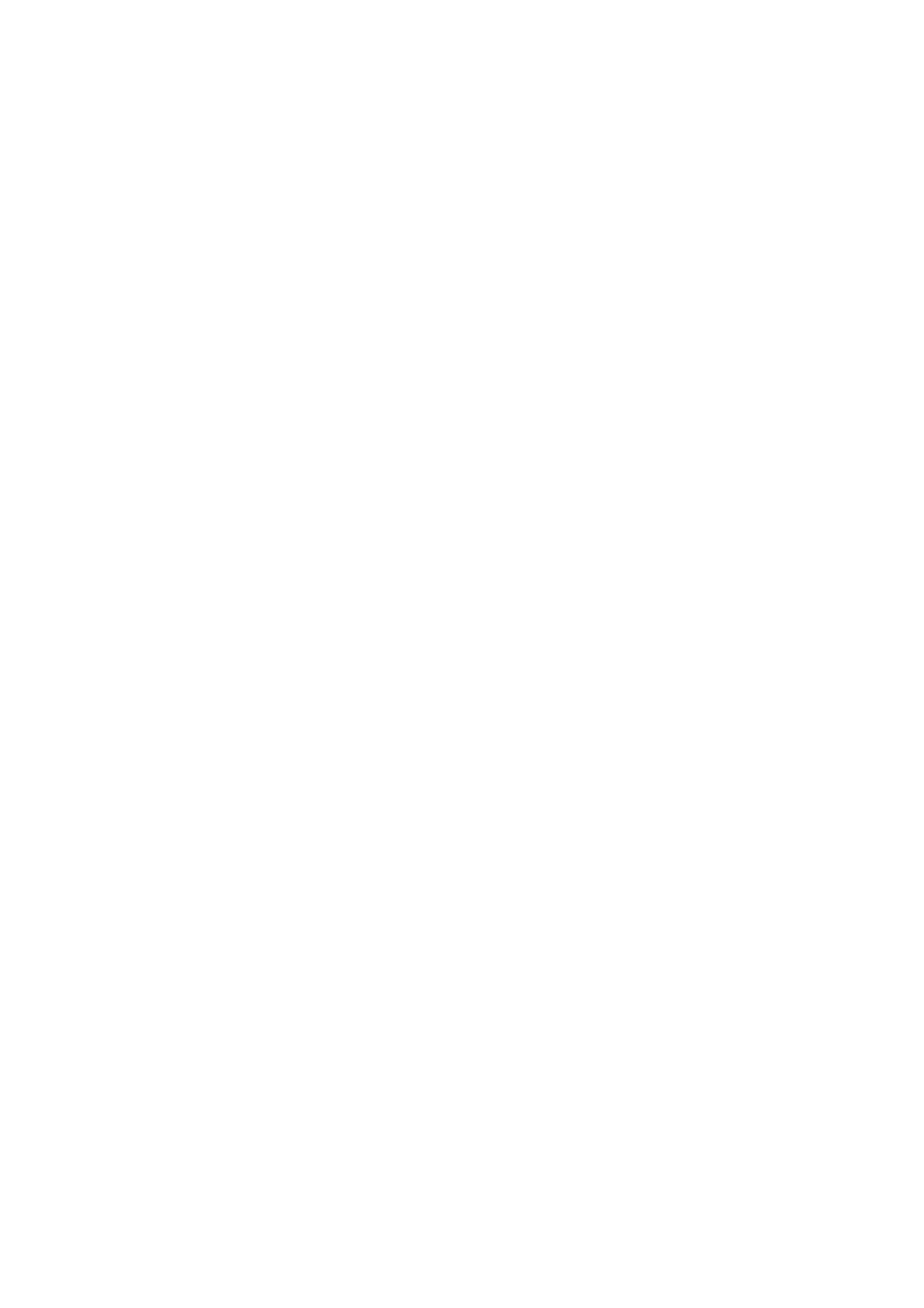

# Procurement Reform (Scotland) Act 2014 **2014 asp 12**

# **CONTENTS**

#### Section

# **PART 1**

KEY CONCEPTS AND APPLICATION

*Contracting authorities* 

1 Contracting authorities

*Regulated procurements* 

2 Regulated procurements

*Regulated contracts* 

- 3 Regulated contracts
- 4 Excluded contracts
- 5 Estimated value of contract

# *Framework agreements and dynamic purchasing systems*

- 6 Framework agreements and call-off contracts
- 7 Dynamic purchasing systems

# **PART 2**

#### GENERAL DUTIES AND PROCUREMENT STRATEGIES

# *General duties*

- 8 General duties
- 9 Sustainable procurement duty
- 10 Guidance on sustainable procurement duty
- 11 Supported businesses
- 12 Contracts for health or social care services
- 13 Guidance on procurements for health or social care services
- 14 Other circumstances in which contract can be awarded without competition

#### *Procurement strategy and annual report*

- 15 Procurement strategy
- 16 Joint strategies
- 17 Compliance with strategy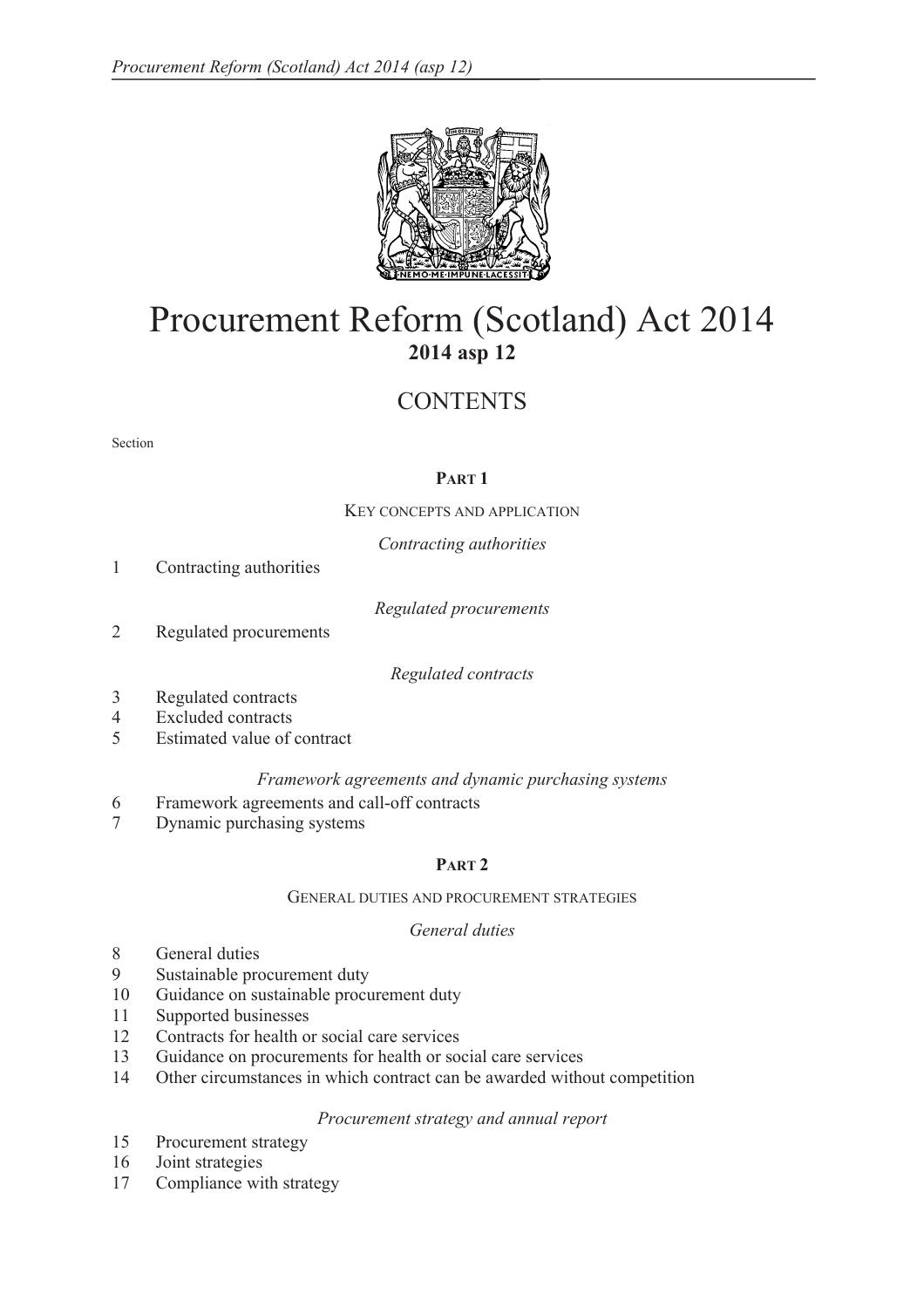- 18 Annual procurement reports
- 19 Publication etc.
- 20 Guidance
- 21 Annual report on procurement activity in Scotland

# **PART 3**

# SPECIFIC DUTIES

# *Publication of notices on Public Contracts website*

- 22 Public Contracts website
- 23 Publication of contract notices and award notices

# *Community benefit requirements*

- 24 Community benefit requirements
- 25 Community benefit requirements in major contracts
- 26 Guidance on community benefit requirements

# *Selection of tenderers and award of contracts*

- 27 Exclusion of economic operators on grounds of criminal activity
- 28 Selection of tenderers
- 29 Guidance on selection of tenderers and award of contracts

# *Technical specifications*

30 Technical specifications

# *Charges for participation in procurement process*

31 Charges for participation in procurement process

# *Giving of reasons*

- 32 Giving of reasons to unsuccessful participants
- 33 Request for further information
- 34 Withholding information

# *Contracts register*

35 Contracts register

# *Procurement of recycled and recyclable products etc.*

36 Amendment of Climate Change (Scotland) Act 2009

# **PART 4**

# **REMEDIES**

- 37 Actionable duties
- 38 Procedure and time limits
- 39 Determination by the court
- 40 Transfer of forum for proceedings to First-tier Tribunal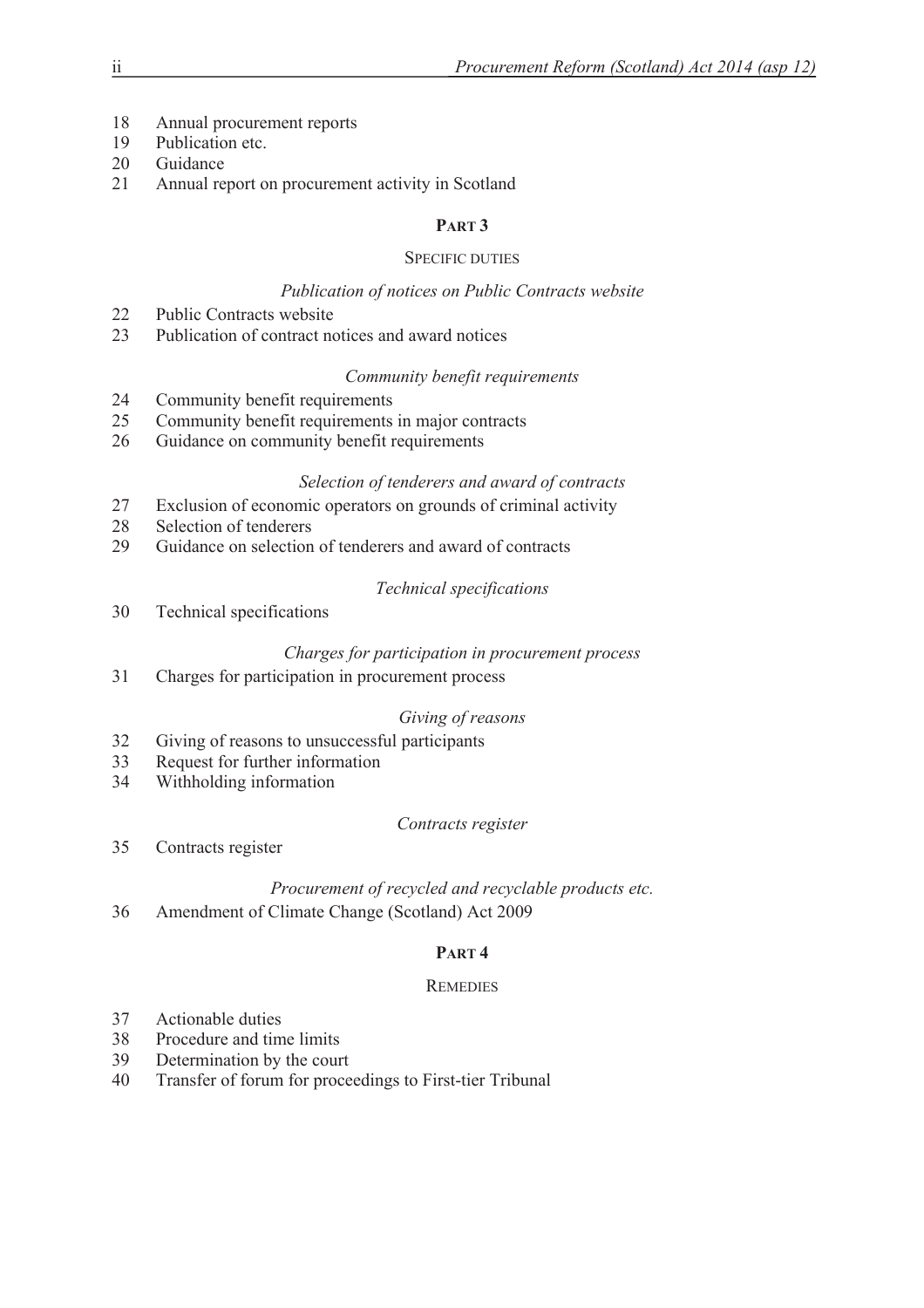# **PART 5**

# **GENERAL**

#### *Interpretation*

- 41 The Directive, Public Contracts Regulations and EU-regulated procurements<br>42 General interpretation
- General interpretation

# *Final provisions*

- 43 Ancillary provision<br>44 Subordinate legislat
- Subordinate legislation
- 45 Commencement
- 46 Short title

Schedule—Contracting authorities

- Part 1-Scottish Administration and Scottish Parliament
- Part 2-Local government

Part 3-Others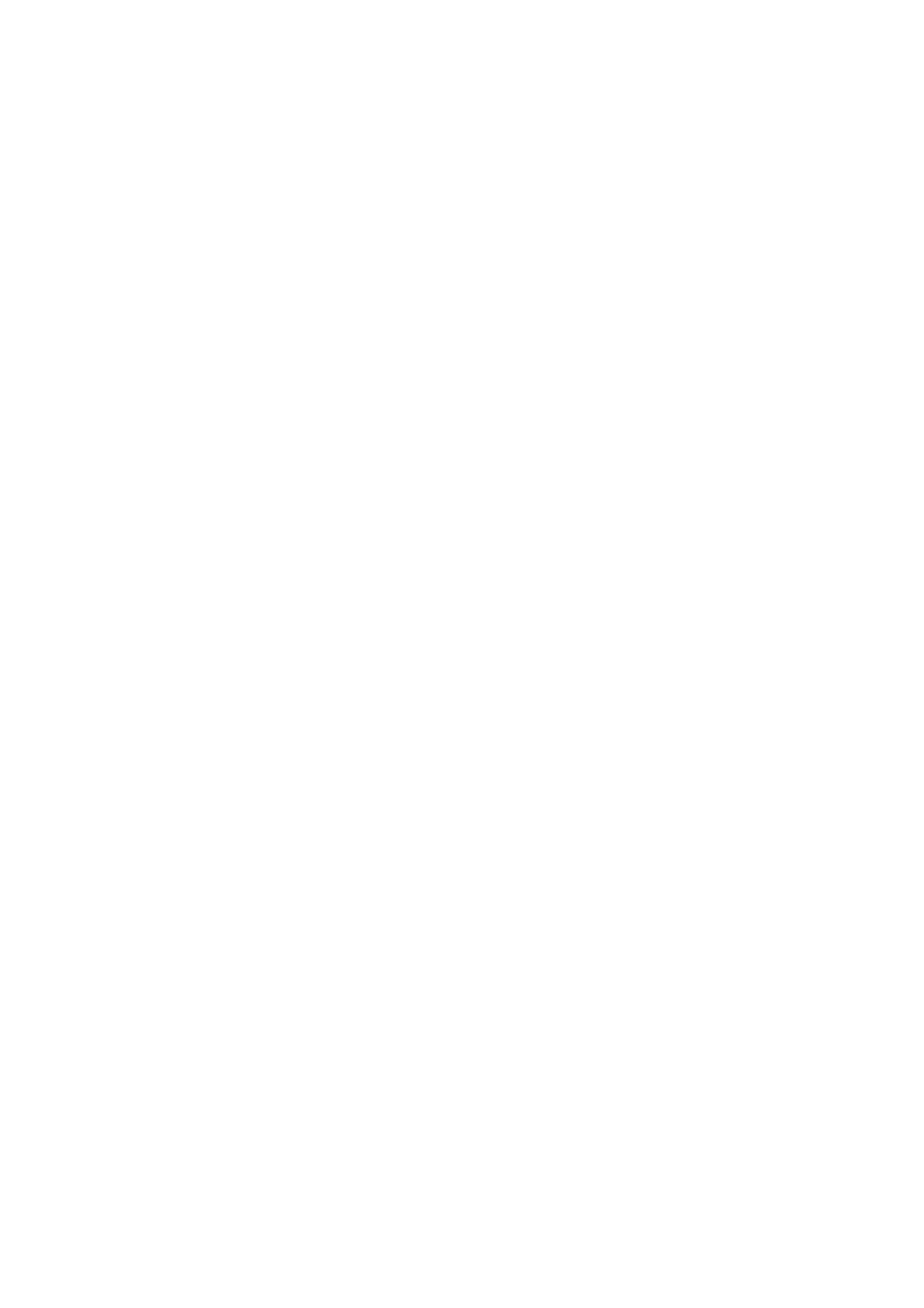

# Procurement Reform (Scotland) Act 2014 **2014 asp 12**

#### **The Bill for this Act of the Scottish Parliament was passed by the Parliament on 13th May 2014 and received Royal Assent on 17th June 2014**

An Act of the Scottish Parliament to make provision about the procedures relating to the award of certain public contracts; to require certain authorities to produce procurement strategies and annual reports; and for connected purposes.

# **PART 1**

#### KEY CONCEPTS AND APPLICATION

#### *Contracting authorities*

#### **1 Contracting authorities**

- (1) For the purposes of this Act, a "contracting authority" is—
	- (a) a body, office-holder or other person listed in the schedule, or
	- (b) any other person who is a contracting authority for the purposes of the Public Contracts Regulations and whose functions—
		- (i) are exercisable in or as regards Scotland, and
		- (ii) do not relate to reserved matters within the meaning of the Scotland Act 1998 (c.46).
- (2) The Scottish Ministers may by order modify the meaning of "contracting authority" for the purposes of this Act.
- (3) An order under subsection (2) may amend subsection (1) and the schedule.

#### *Regulated procurements*

#### **2 Regulated procurements**

For the purposes of this Act, a "regulated procurement" is—

- (a) any procedure carried out by a contracting authority in relation to the award of a proposed regulated contract including, in particular—
	- (i) the seeking of offers in relation to the contract, and
	- (ii) the selection of economic operators,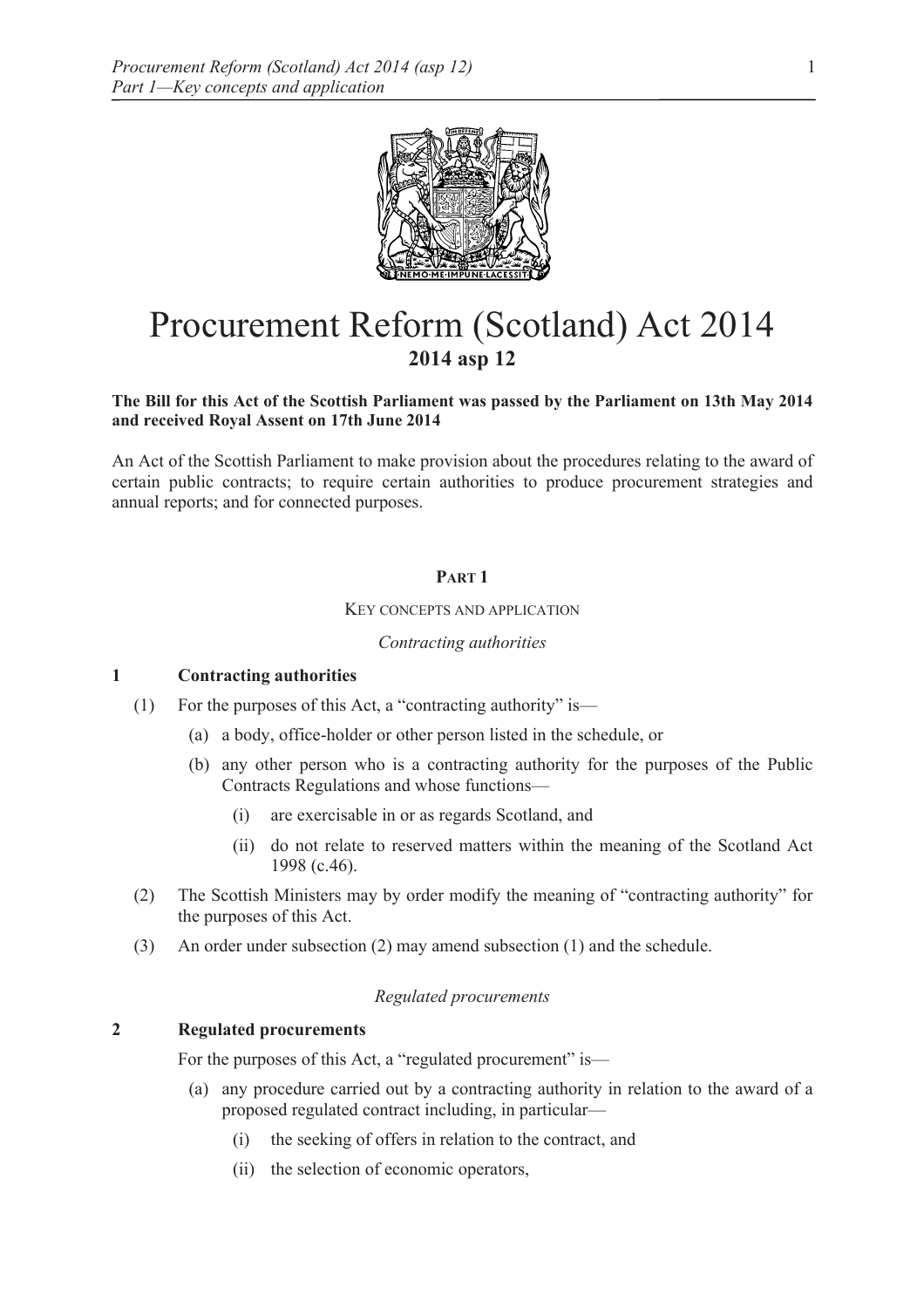(b) the award of a regulated contract by a contracting authority.

*Regulated contracts* 

# **3 Regulated contracts**

- (1) A contract is regulated if—
	- (a) it is a public contract,
	- (b) the estimated value of the contract (see section 5) is equal to or greater than the contract threshold, and
	- (c) the contract is not an excluded contract (see section 4).
- (2) For the purposes of this Act, the contract threshold is as follows—

| Type of contract                                     | <b>Threshold</b> |
|------------------------------------------------------|------------------|
| Public contract (other than a public works contract) | £50,000          |
| Public works contract                                | £2,000,000       |

(3) The Scottish Ministers may by order amend the table in subsection (2) so as to substitute for the figures specified there for the time being such other figures as they consider appropriate.

# **4 Excluded contracts**

- (1) A contract is an excluded contract for the purposes of section 3 if—
	- (a) it is a contract of a kind mentioned in paragraph (1) or (2) of regulation 6 of the Public Contract Regulations,
	- (b) the following conditions apply—
		- (i) it is for the purpose of acquiring goods, works or services in order to sell, hire or provide them to other persons,
		- (ii) the contracting authority will not have an exclusive right to sell, hire or provide the goods, works or services, and
		- (iii) the conditions on which the contracting authority intends to sell, hire or provide them are the same as or similar to the conditions on which another person could sell, hire or provide the same or similar goods, works or services, or
	- (c) the principal purpose of the contract is to acquire goods, works or services in connection with research or development undertaken by the contracting authority.
- (2) The Scottish Ministers may by regulations amend subsection (1) so as to modify the kinds of contracts which are or are not excluded contracts.

# **5 Estimated value of contract**

(1) For the purposes of this Act, the estimated value of a contract is the value of the total consideration (not including value added tax) which the contracting authority expects to be payable under or by virtue of the contract.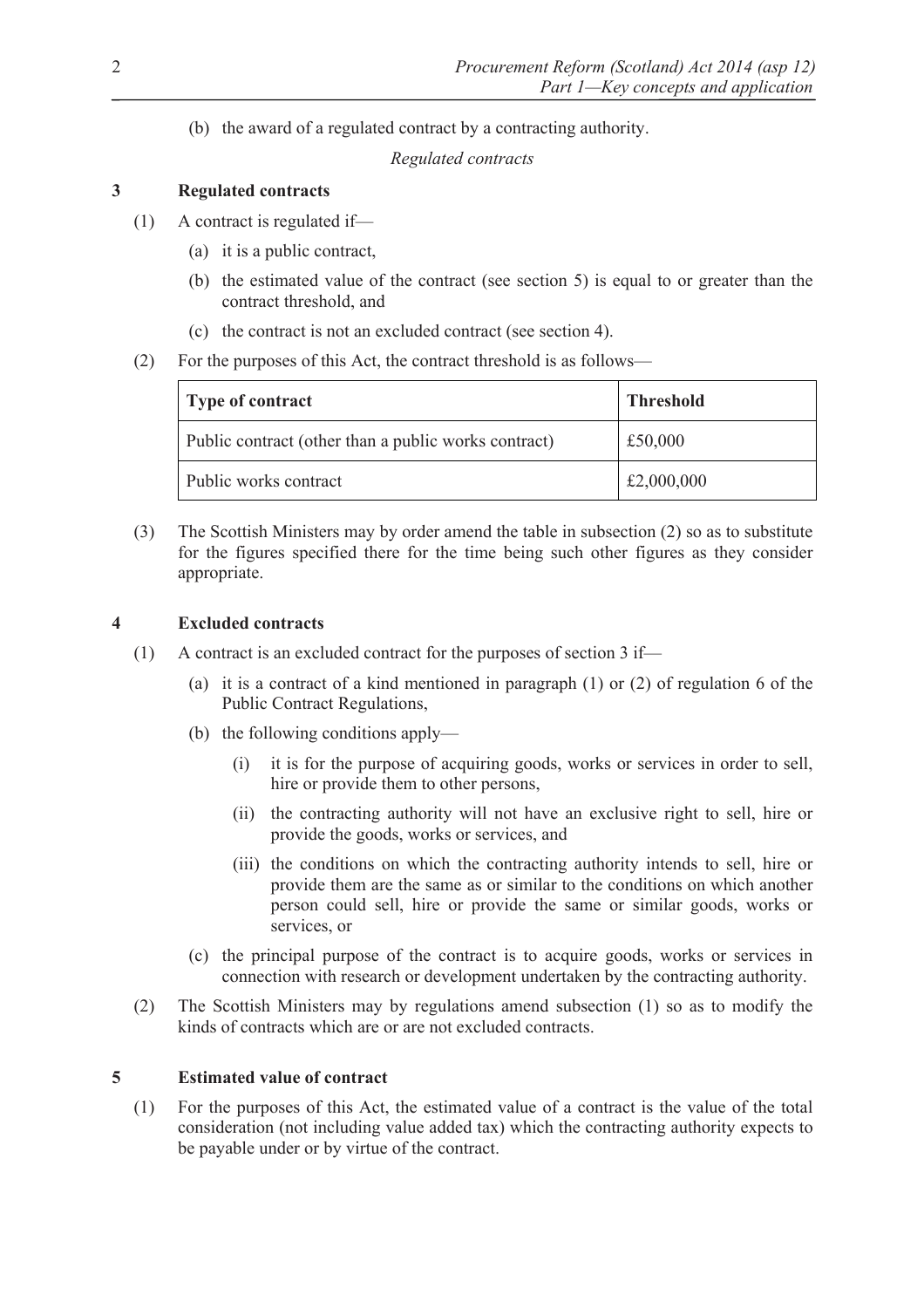(2) The Scottish Ministers may by regulations make further provision about how the estimated value of a contract is to be determined.

*Framework agreements and dynamic purchasing systems* 

#### **6 Framework agreements and call-off contracts**

- (1) For the purposes of this Act—
	- (a) a framework agreement is an agreement between one or more contracting authorities and one or more economic operators, the purpose of which is to establish the terms governing public contracts to be awarded during a given period, in particular with regard to price and, where appropriate, the quantity envisaged,
	- (b) a call-off contract is a contract awarded under a framework agreement.
- (2) This Act applies to framework agreements and call-off contracts as follows—
	- (a) a framework agreement is treated as a public contract for the purposes of section 3 (and references to "contract" elsewhere in this Act are to be construed accordingly),
	- (b) the following provisions do not apply to a regulated procurement in so far as it relates to a call-off contract—
		- $(i)$  section  $8(2)$ ,
		- (ii) section 11,
		- $(iii)$  section 23(1),
		- (iv) section 27.

# **7 Dynamic purchasing systems**

- (1) The Scottish Ministers may by regulations make provision about dynamic purchasing systems including, in particular, provision—
	- (a) applying this Act to the establishment and operation of a dynamic purchasing system as it applies to the carrying out of a regulated procurement with such modifications as the regulations may specify,
	- (b) modifying the application of this Act to a contract awarded under a dynamic purchasing system.
- (2) For the purposes of subsection (1), a dynamic purchasing system is an electronic system—
	- (a) established by a contracting authority to purchase goods, services or works which are—
		- (i) commonly used by the authority, and
		- (ii) readily available on the market, and
	- (b) which is open to any economic operator who satisfies selection criteria specified by the contracting authority.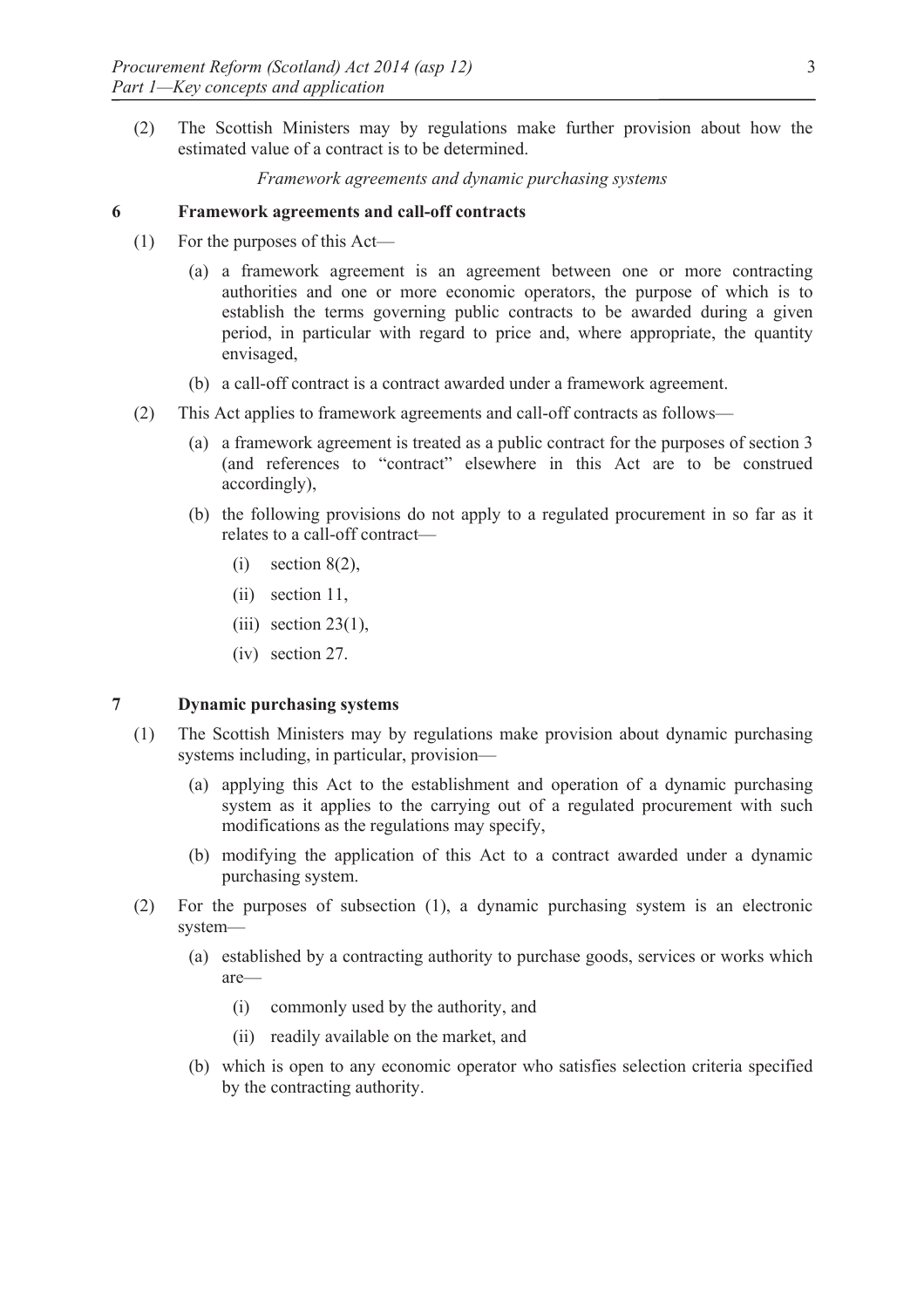# **PART 2**

#### GENERAL DUTIES AND PROCUREMENT STRATEGIES

# *General duties*

# **8 General duties**

- (1) A contracting authority must, in carrying out a regulated procurement—
	- (a) treat relevant economic operators equally and without discrimination,
	- (b) act in a transparent and proportionate manner.
- (2) A contracting authority must also comply with the sustainable procurement duty.
- (3) However, a contracting authority must not do anything in pursuance of subsection (2) that would conflict with its duty under subsection (1).
- (4) A relevant economic operator is an economic operator who is a national of, or is established in—
	- (a) a member State, or
	- (b) Iceland, Liechtenstein or Norway.
- (5) Subsection (1) does not apply in relation to an EU-regulated procurement.

# **9 Sustainable procurement duty**

- (1) For the purposes of this Act, the sustainable procurement duty is the duty of a contracting authority—
	- (a) before carrying out a regulated procurement, to consider how in conducting the procurement process it can—
		- (i) improve the economic, social, and environmental wellbeing of the authority's area,
		- (ii) facilitate the involvement of small and medium enterprises, third sector bodies and supported businesses in the process, and
		- (iii) promote innovation, and
	- (b) in carrying out the procurement, to act with a view to securing such improvements identified as a result of paragraph (a)(i).
- (2) The contracting authority must consider under subsection (1) only matters that are relevant to what is proposed to be procured and, in doing so, consider the extent to which it is proportionate in all the circumstances to take those matters into account.
- (3) In this section—

"small and medium enterprises" means businesses with not more than 250 employees,

"third sector bodies" means organisations (other than bodies established under an enactment) that exist wholly or mainly to provide benefits for society or the environment.

(4) In this section, references to the wellbeing of the authority's area include, in particular, reducing inequality in the area.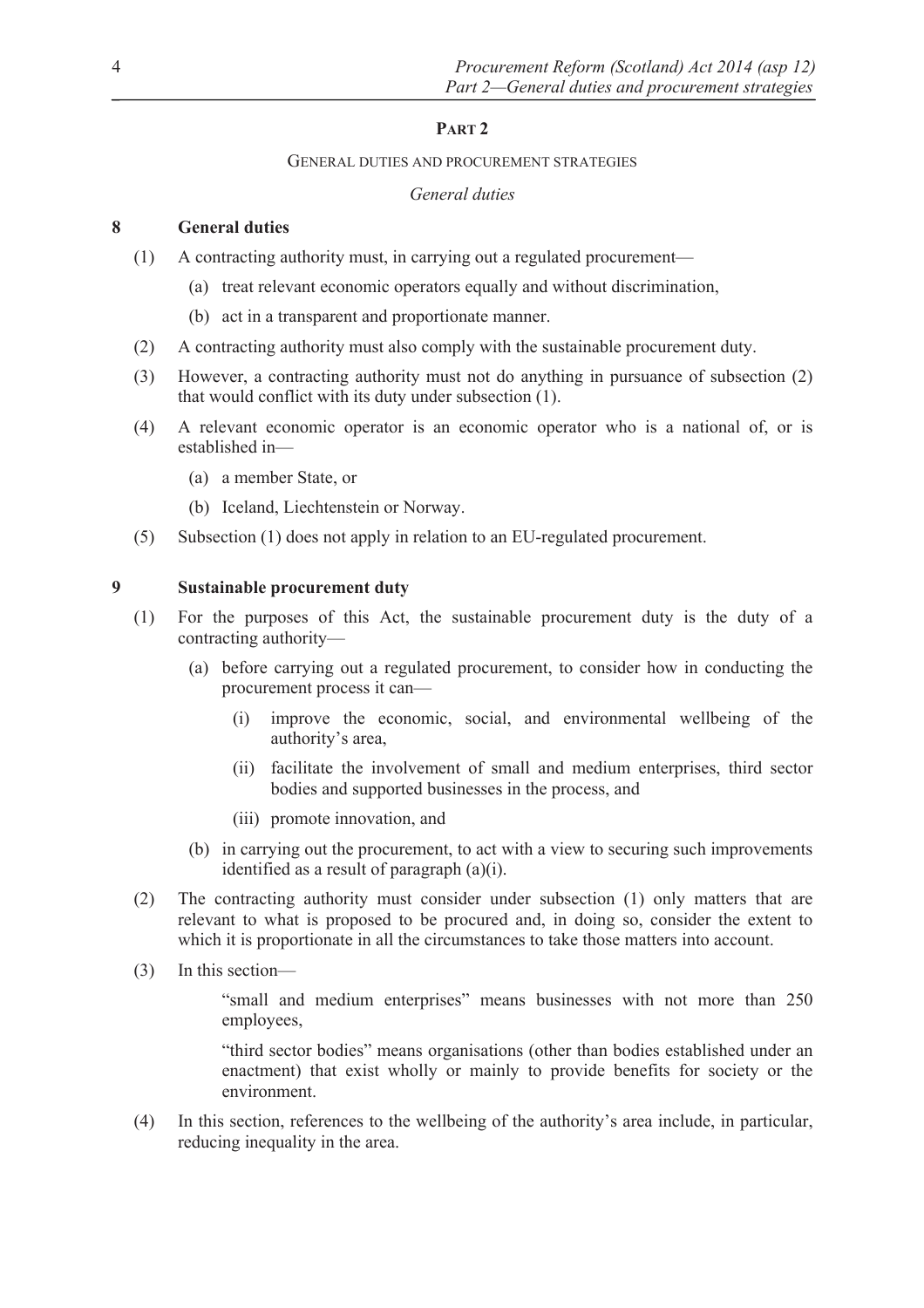# **10 Guidance on sustainable procurement duty**

- (1) The Scottish Ministers may publish guidance on the sustainable procurement duty.
- (2) Contracting authorities must have regard to any guidance published under this section.
- (3) The Scottish Ministers must lay a copy of any guidance published under this section before the Scottish Parliament.

# **11 Supported businesses**

- (1) Despite section 8, a contracting authority may restrict participation in a regulated procurement (other than an EU-regulated procurement) to supported businesses only.
- (2) Where a contracting authority restricts participation under subsection (1), it must state that fact in the contract notice.
- (3) For the purposes of this Act, a "supported business" is an economic operator who operates a supported business, supported employment programme or supported factory within the meaning of regulation 7 of the Public Contracts Regulations.

# **12 Contracts for health or social care services**

- (1) Despite section 8, a contracting authority may award a contract for a health or social care service without seeking offers in relation to the proposed contract.
- (2) In relation to a regulated procurement where, by virtue of subsection (1), a contracting authority does not seek offers, section 23(1) does not apply.
- (3) The Scottish Ministers may by regulations make provision specifying what is a health or social care service for the purposes of subsection (1) and section 13(1).

#### **13 Guidance on procurements for health or social care services**

- (1) The Scottish Ministers must publish guidance on the carrying out of regulated procurements relating to contracts for health or social care services.
- (2) Contracting authorities must have regard to any guidance published under this section.
- (3) The Scottish Ministers must lay a copy of any guidance published under this section before the Scottish Parliament.

#### **14 Other circumstances in which contract can be awarded without competition**

- (1) The Scottish Ministers may by regulations specify circumstances in which a contracting authority may, despite section 8, award a regulated contract without seeking offers in relation to the proposed contract.
- (2) In relation to a regulated procurement where, by virtue of regulations made under subsection (1), a contracting authority does not seek offers, section 23(1) does not apply.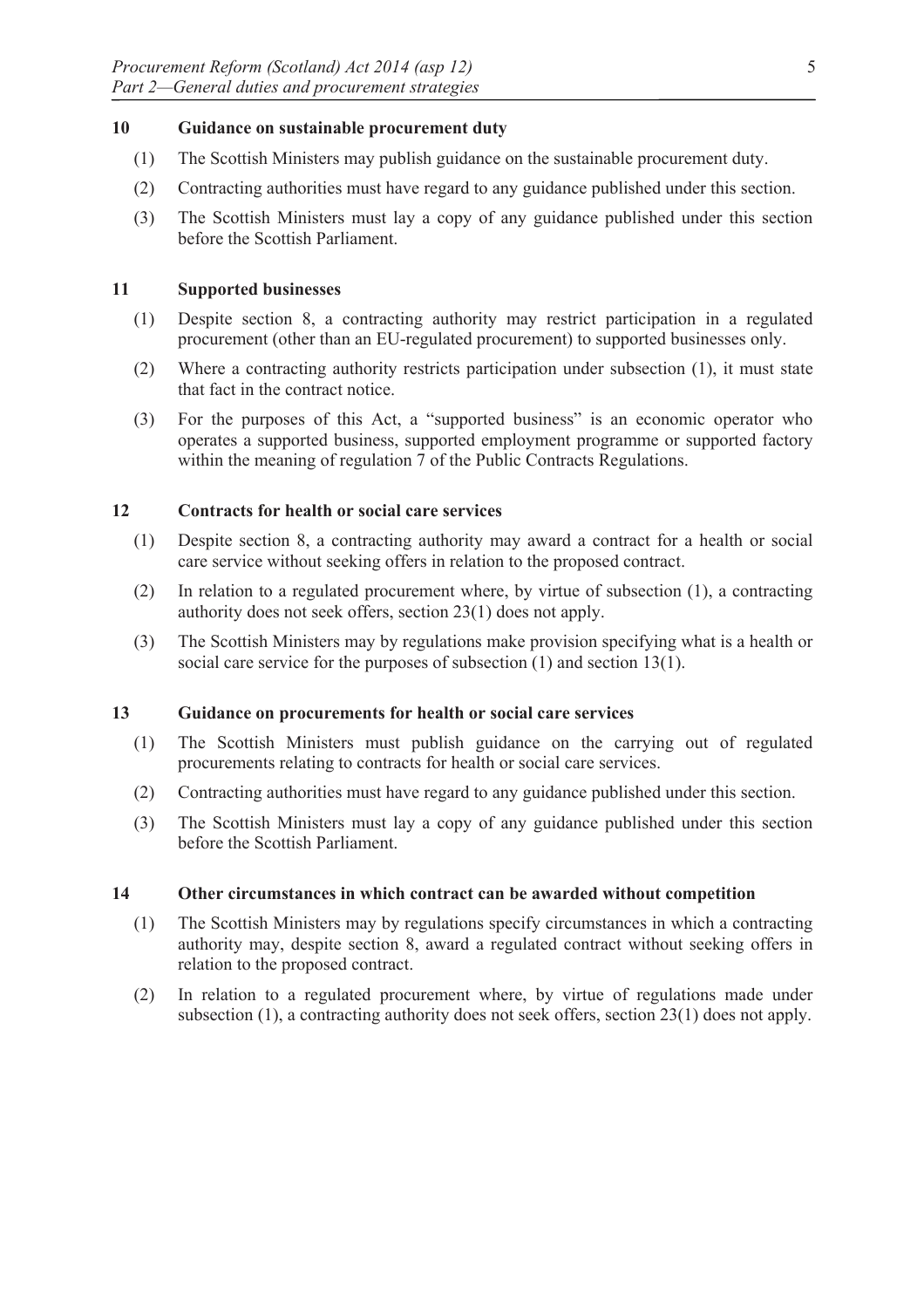# *Procurement strategy and annual report*

## **15 Procurement strategy**

- (1) A contracting authority which expects to have significant procurement expenditure in the next financial year must, before the start of that year—
	- (a) prepare a procurement strategy setting out how the authority intends to carry out regulated procurements, or
	- (b) review its procurement strategy for the current financial year and make such revisions to it as the authority considers appropriate.
- (2) Subsection (3) applies where a contracting authority—
	- (a) has not, in relation to a financial year, prepared or reviewed a strategy under subsection  $(1)$ , and
	- (b) becomes aware of the likelihood of having significant procurement expenditure during that year.
- (3) The contracting authority must, as soon as practicable after it becomes aware of the likelihood of having significant procurement expenditure—
	- (a) prepare a procurement strategy setting out how the authority intends to carry out regulated procurements, or
	- (b) review its most recent procurement strategy and make such revisions to it as the authority considers appropriate.
- (4) An authority has significant procurement expenditure in a year if the sum of the estimated values of the contracts to which its regulated procurements in that year relate is equal to or greater than £5,000,000.
- (5) The procurement strategy must, in particular—
	- (a) set out how the authority intends to ensure that its regulated procurements will—
		- (i) contribute to the carrying out of its functions and the achievement of its purposes,
		- (ii) deliver value for money, and
		- (iii) be carried out in compliance with its duties under section 8,
	- (b) include a statement of the authority's general policy on—
		- (i) the use of community benefit requirements,
		- (ii) consulting and engaging with those affected by its procurements,
		- (iii) the payment of a living wage to persons involved in producing, providing or constructing the subject matter of regulated procurements,
		- (iv) promoting compliance by contractors and sub-contractors with the Health and Safety at Work etc. Act 1974 (c.37) and any provision made under that Act, and
		- (v) the procurement of fairly and ethically traded goods and services,
	- (c) include a statement of the authority's general policy on how it intends its approach to regulated procurements involving the provision of food to—
		- (i) improve the health, wellbeing and education of communities in the authority's area, and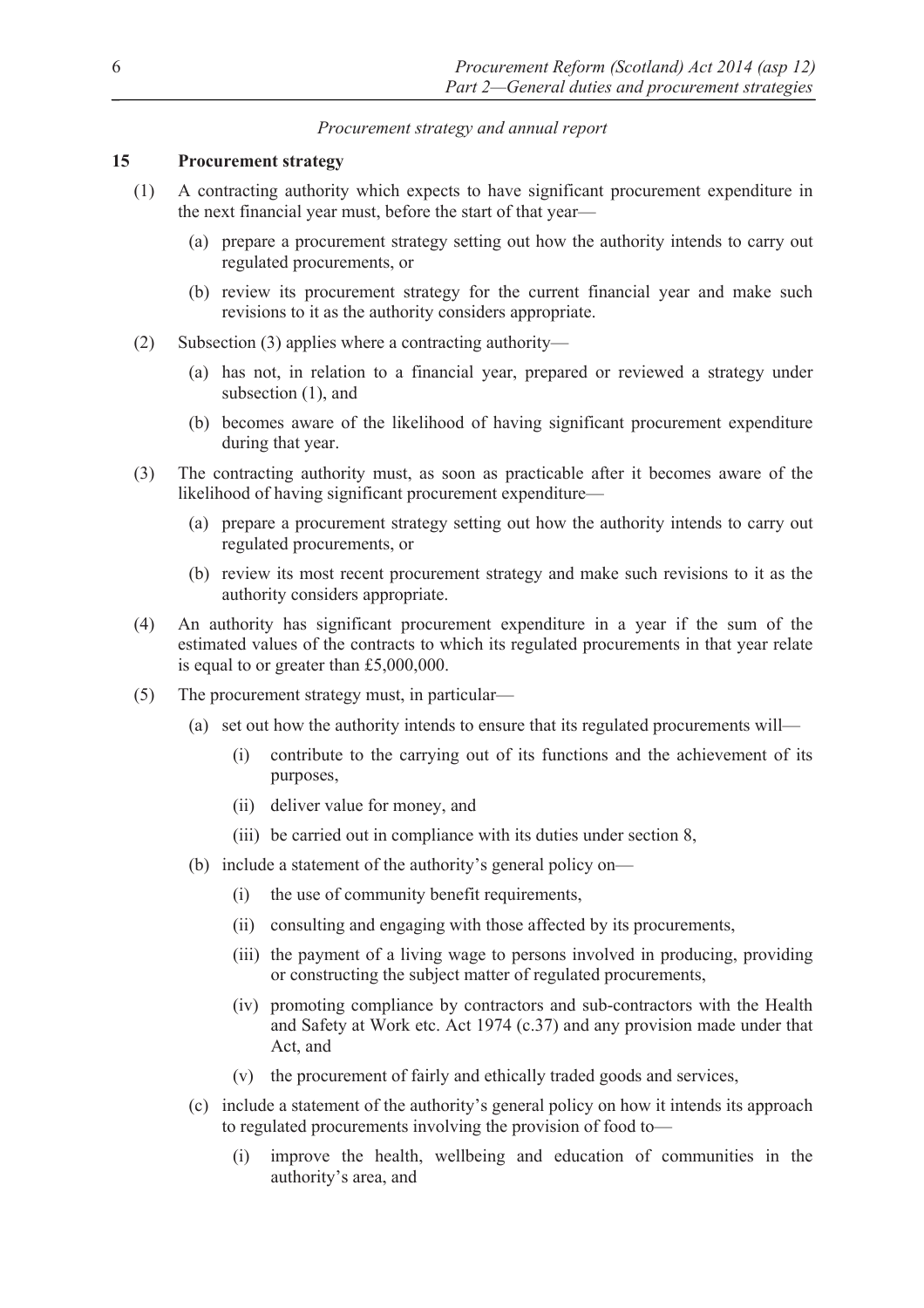- (ii) promote the highest standards of animal welfare,
- (d) set out how the authority intends to ensure that, so far as reasonably practicable, the following payments are made no later than 30 days after the invoice (or similar claim) relating to the payment is presented—
	- (i) payments due by the authority to a contractor,
	- (ii) payments due by a contractor to a sub-contractor,
	- (iii) payments due by a sub-contractor to a sub-contractor,
- (e) address such other matters as the Scottish Ministers may by order specify.
- (6) The Scottish Ministers may by order modify subsection (4) so as to substitute for the figure specified there for the time being such other figure as they consider appropriate.
- (7) In subsection (5)(b)(iii), a "living wage" means remuneration which is sufficient to ensure an acceptable standard of living.

#### **16 Joint strategies**

A group of two or more contracting authorities may have a joint procurement strategy for both or, as the case may be, all of the authorities in the group.

#### **17 Compliance with strategy**

A contracting authority which is required to prepare or review a procurement strategy in relation to a financial year must ensure that its regulated procurements in that year are, so far as reasonably practicable, carried out in accordance with its strategy.

# **18 Annual procurement reports**

- (1) A contracting authority which is required to prepare or revise a procurement strategy in relation to a financial year must prepare an annual procurement report on its regulated procurement activities as soon as reasonably practicable after the end of that financial year.
- (2) The report must include—
	- (a) a summary of the regulated procurements that have been completed during the year covered by the report,
	- (b) a review of whether those procurements complied with the authority's procurement strategy,
	- (c) to the extent that any regulated procurements did not comply, a statement of how the authority intends to ensure that future regulated procurements do comply,
	- (d) a summary of any community benefit requirements imposed as part of a regulated procurement that were fulfilled during the year covered by the report,
	- (e) a summary of any steps taken to facilitate the involvement of supported businesses in regulated procurements during the year covered by the report,
	- (f) a summary of the regulated procurements the authority expects to commence in the next two financial years,
	- (g) such other information as the Scottish Ministers may by order specify.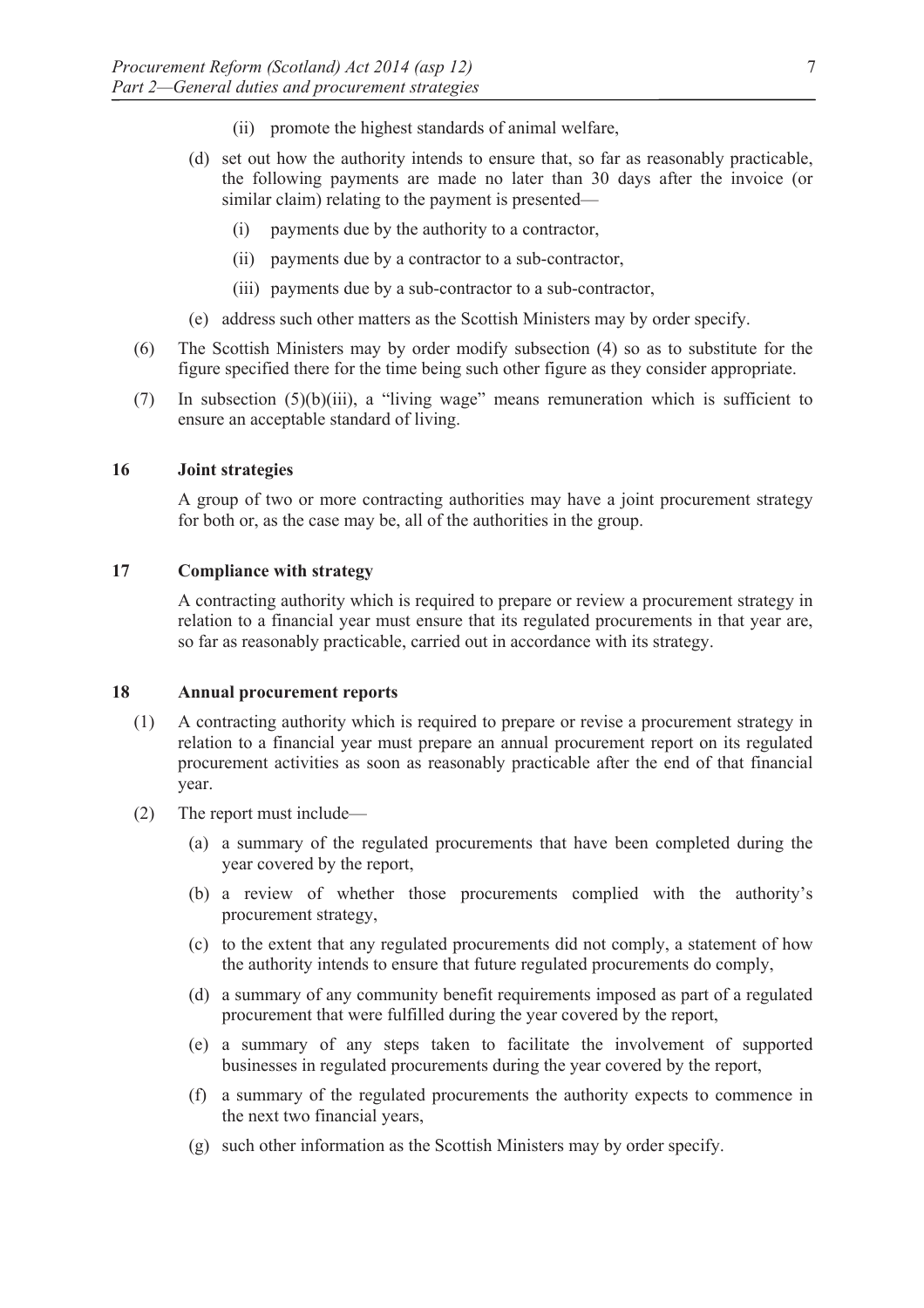(3) For the purposes of subsection  $(2)(a)$ , a regulated procurement is completed when the award notice is published or when it otherwise comes to an end.

# **19 Publication etc.**

- (1) A contracting authority must publish—
	- (a) the procurement strategy prepared under section 15,
	- (b) any revised strategy prepared under that section,
	- (c) the annual procurement report prepared under section 18.
- (2) Publication is to be in such manner as the authority considers appropriate but must include publication on the internet.
- (3) On publishing a document under subsection (1), the authority must notify the Scottish **Ministers**

# **20 Guidance**

- (1) The Scottish Ministers must publish guidance on the preparation and publication of procurement strategies and annual procurement reports.
- (2) The guidance may, in particular, cover—
	- (a) consultation to be undertaken in relation to the preparation of a strategy,
	- (b) the form and content of strategies and reports,
	- (c) the process by which an authority approves its strategy.
- (3) The guidance may include a model procurement strategy and model annual report.
- (4) Contracting authorities must have regard to any guidance published under this section.
- (5) The Scottish Ministers must lay a copy of any guidance published under this section before the Scottish Parliament.

# **21 Annual report on procurement activity in Scotland**

- (1) As soon as reasonably practicable after the end of each financial year, the Scottish Ministers must prepare a report, based on information contained in annual procurement reports published under section 19(1) during that year, on procurement activity in Scotland.
- (2) The report must include information about—
	- (a) regulated procurements that have been completed,
	- (b) community benefit requirements that contracting authorities consider were fulfilled,
	- (c) steps taken to facilitate the involvement of supported businesses in regulated procurements.
- (3) The report may also contain such other information as the Scottish Ministers consider appropriate.
- (4) The Scottish Ministers must—
	- (a) publish the report in such manner as they consider appropriate,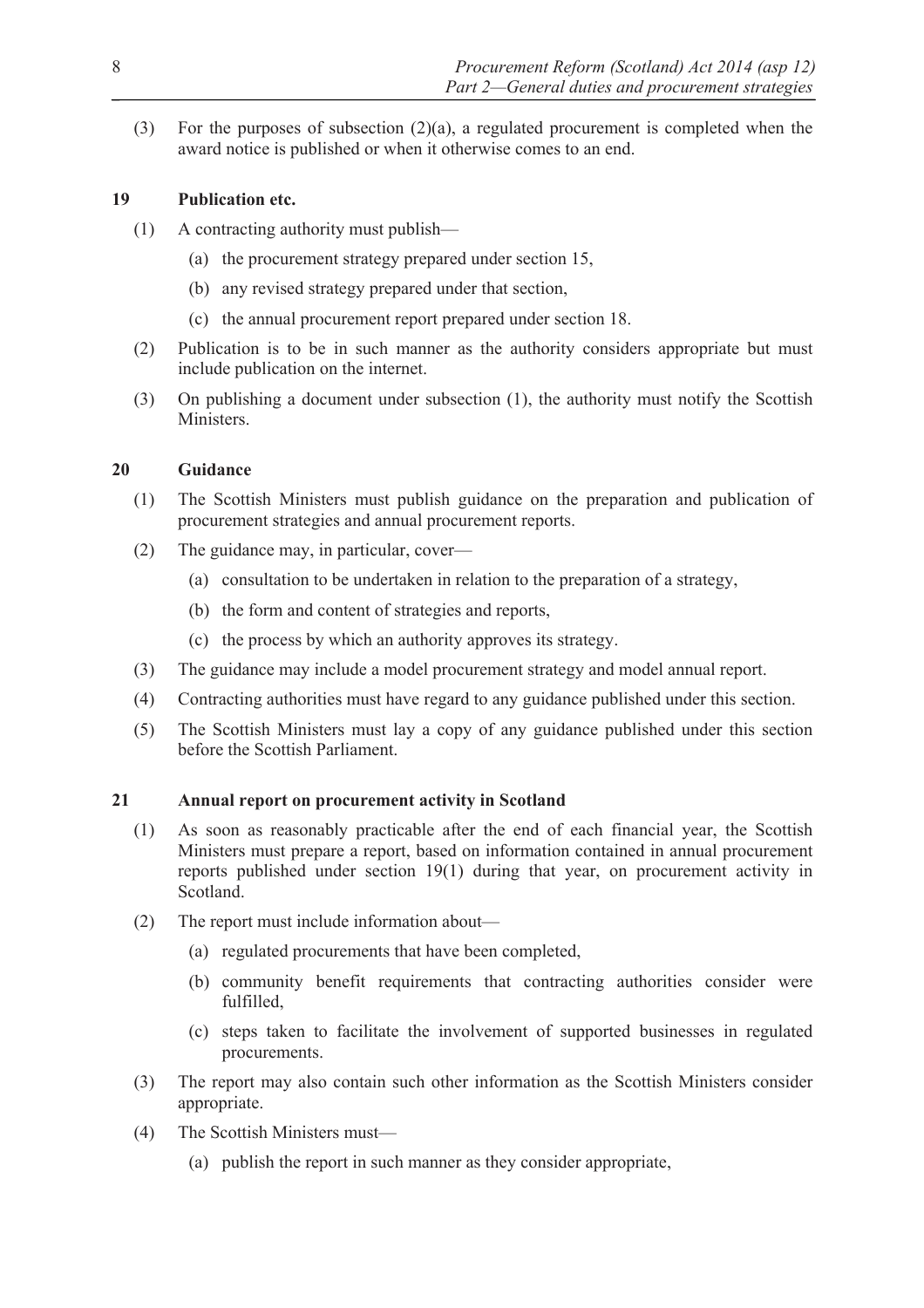(b) lay a copy of the report before the Scottish Parliament.

#### **PART 3**

#### SPECIFIC DUTIES

#### *Publication of notices on Public Contracts website*

# **22 Public Contracts website**

- (1) The Scottish Ministers must establish and maintain a website (the "Public Contracts website") for the purpose of publicising, in relation to regulated procurements—
	- (a) the seeking of offers, and
	- (b) the award of contracts.
- (2) The Scottish Ministers may use the Public Contracts website for such other purposes as they consider appropriate.

# **23 Publication of contract notices and award notices**

- (1) A contracting authority must publicise its intention to seek offers as part of a regulated procurement on the Public Contracts website.
- (2) A contracting authority must publicise the award of a contract under a regulated procurement on the Public Contracts website.
- (3) The Scottish Ministers may by regulations make further provision about publication under this section.
- (4) The regulations may, in particular, make provision—
	- (a) requiring the duties under subsection (1) and (2) to be complied with within a specified period,
	- (b) providing that, in relation to regulated procurements of a specified description—
		- (i) the duty in subsection (1) or (2) need not be complied with, or
		- (ii) the duty need only be complied with in specified circumstances,
	- (c) specifying the information that must be publicised,
	- (d) providing that a contracting authority may withhold information from publication in specified circumstances.
- (5) In subsection (4), "specified" means specified in the regulations.
- $(6)$  In this Act—

"contract notice" means the information published in accordance with subsection (1),

"award notice" means the information published in accordance with subsection (2).

#### *Community benefit requirements*

#### **24 Community benefit requirements**

For the purposes of this Act, a community benefit requirement is a contractual requirement imposed by a contracting authority—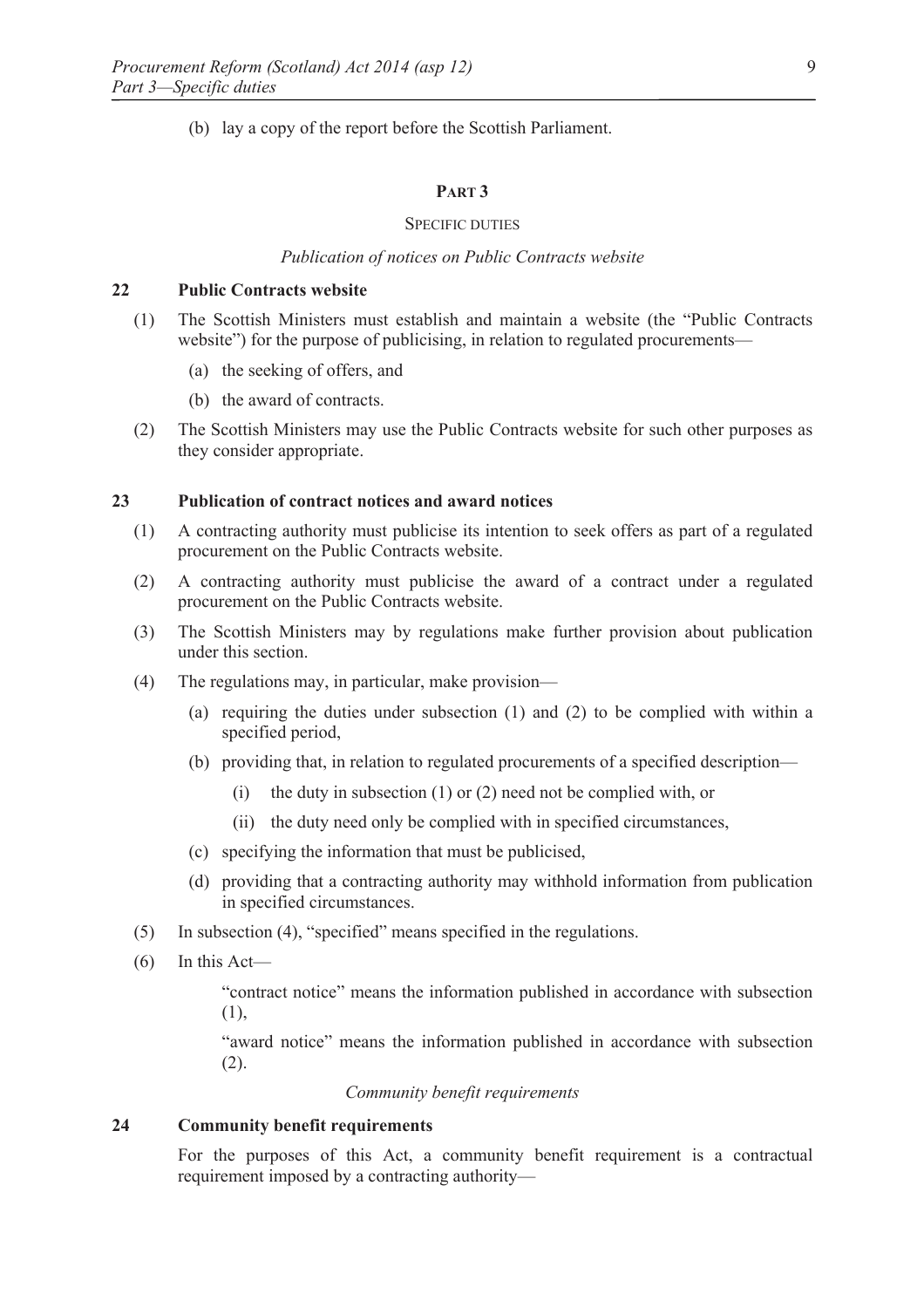- (a) relating to—
	- (i) training and recruitment, or
	- (ii) the availability of sub-contracting opportunities, or
- (b) which is otherwise intended to improve the economic, social or environmental wellbeing of the authority's area in a way additional to the main purpose of the contract in which the requirement is included.

# **25 Community benefit requirements in major contracts**

- (1) This section applies where a contracting authority proposes to carry out a regulated procurement in relation to which the estimated value of the contract is equal to or greater than £4,000,000.
- (2) The contracting authority must, before carrying out the procurement, consider whether to impose community benefit requirements as part of the procurement.
- (3) The contracting authority must, in the contract notice relating to the procurement, include—
	- (a) a summary of the community benefit requirements it intends to include in the contract, or
	- (b) where it does not intend to include any such requirements, a statement of its reasons for not including any requirements.
- (4) Where community benefit requirements are included in a contract, the contracting authority must include in the award notice a statement of the benefits it considers will be derived from those requirements.
- (5) The Scottish Ministers may by order modify subsection (1) so as to substitute for the figure specified there for the time being such other figure as they consider appropriate.

#### **26 Guidance on community benefit requirements**

- (1) The Scottish Ministers may publish guidance on the use of community benefit requirements.
- (2) The guidance may, in particular, cover—
	- (a) consultation that should take place before a contracting authority determines whether or not to include community benefit requirements in a contract to which section 25 applies,
	- (b) the information that should be contained in a contract notice and award notice in relation to community benefit requirements,
	- (c) the circumstances in which inclusion of community benefit requirements would or would not be appropriate.
- (3) Contracting authorities must have regard to any guidance published under this section.
- (4) The Scottish Ministers must lay a copy of any guidance published under this section before the Scottish Parliament.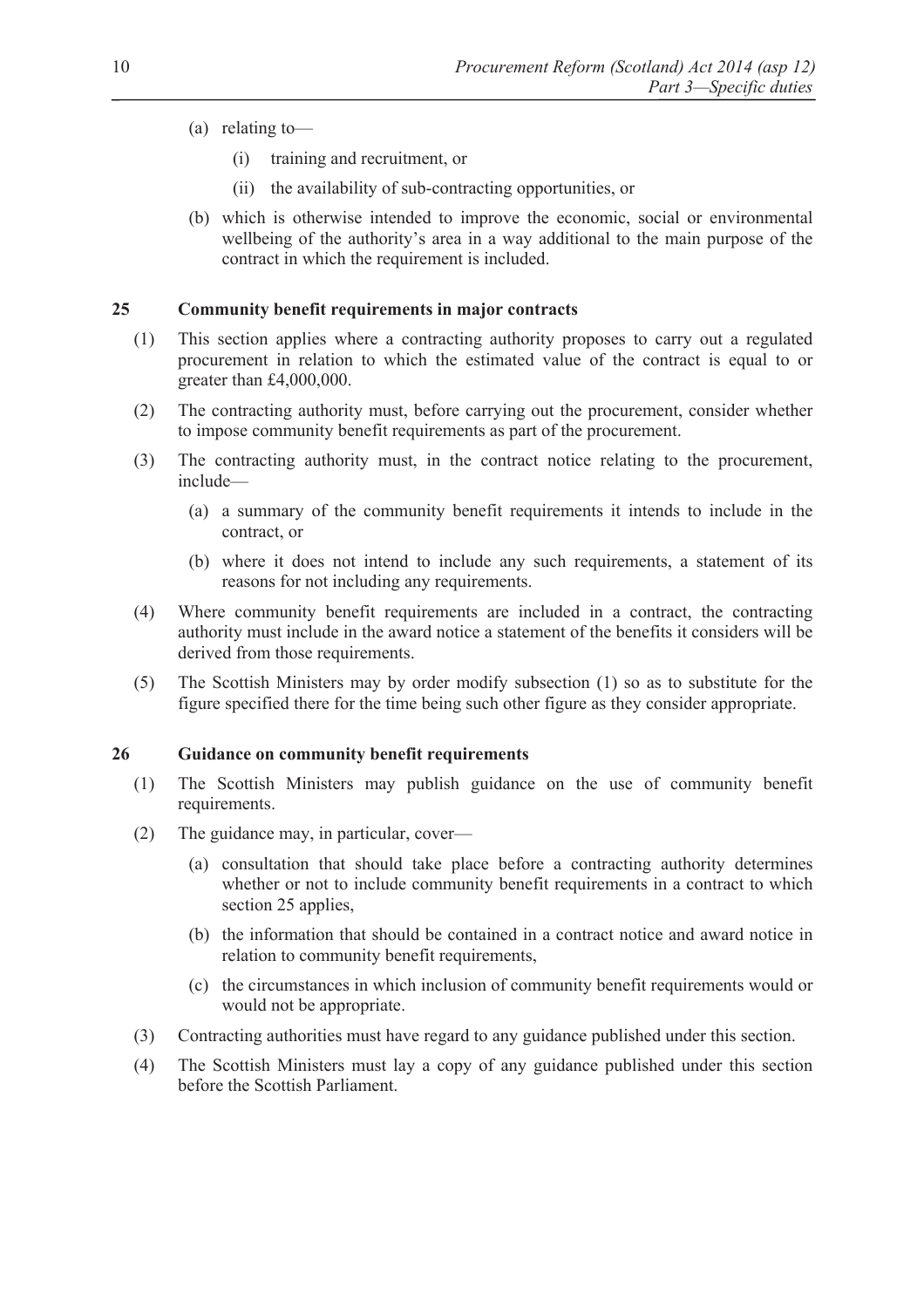# *Selection of tenderers and award of contracts*

#### **27 Exclusion of economic operators on grounds of criminal activity**

- (1) The Scottish Ministers may by regulations require a contracting authority to exclude an economic operator from a regulated procurement (other than an EU-regulated procurement) if any of the following have been convicted of an offence specified in the regulations—
	- (a) the economic operator,
	- (b) a director, secretary, office-holder, or partner of the economic operator, or
	- (c) another person having powers of representation, decision-making or control in relation to the economic operator.
- (2) Regulations under this section may make provision—
	- (a) specifying evidence that is to be conclusive in determining whether or not a person has been convicted of an offence,
	- (b) specifying circumstances in which a contracting authority may award a contract to an economic operator despite being otherwise prohibited from doing so under the regulations.

#### **28 Selection of tenderers**

- (1) The Scottish Ministers may by regulations make further provision about the selection by contracting authorities of economic operators in relation to a regulated procurement (other than an EU-regulated procurement) including, in particular, provision about—
	- (a) the use of minimum standard requirements to assess the suitability of economic operators in relation to a regulated procurement,
	- (b) the circumstances in which an economic operator may or may not be excluded on the basis of criteria specified in the regulations,
	- (c) the procedure that is to be followed in determining whether or not to exclude an economic operator.
- (2) In subsection (1)(a), a minimum standard requirement is a requirement that an economic operator has a particular financial standing, technical ability or other characteristic.
- (3) Without prejudice to the generality of subsection (1)(b), criteria which may be specified in the regulations include—
	- (a) that—
		- (i) the economic operator,
		- (ii) a director, secretary, office-holder or partner of the economic operator, or
		- (iii) another person having powers of representation, decision-making or control in relation to the economic operator,

has been convicted of an offence,

- (b) that the economic operator has failed to comply with—
	- (i) an obligation in relation to the payment of tax, or
	- (ii) another statutory duty (other than by committing an offence) specified in the regulations,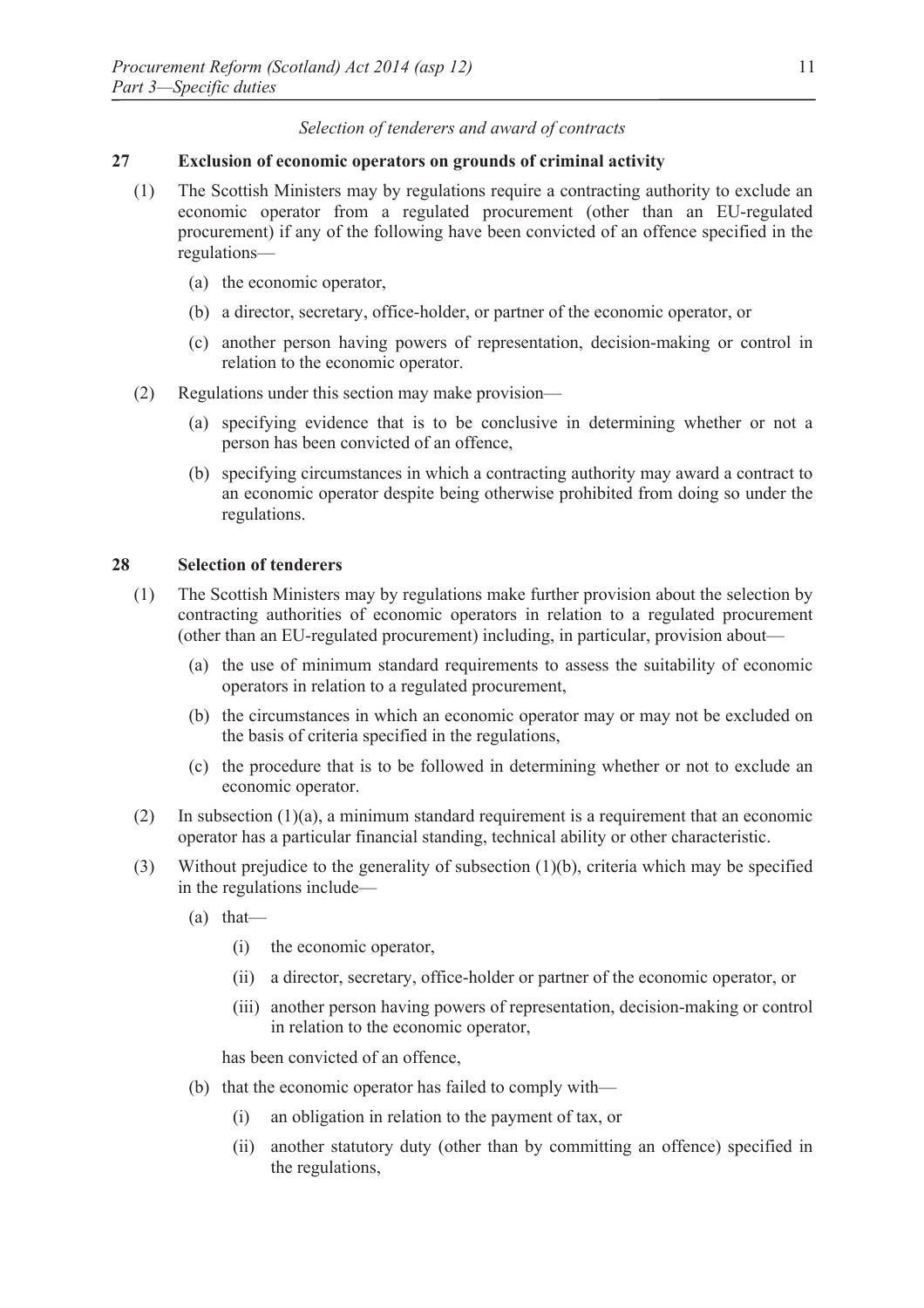- (c) that the economic operator has committed an act of misconduct of a kind specified in the regulations,
- (d) that the economic operator has entered into an agreement with another economic operator aimed at distorting competition,
- (e) that the economic operator does not have a licence, possession of which is necessary to perform the contract,
- (f) that the economic operator is not a member of a regulatory body, membership of which is necessary to perform the contract,
- (g) that the economic operator has granted a trust deed for creditors or become otherwise apparently insolvent or is the subject of a petition presented for sequestration.
- (h) that a receiver or administrator has been appointed in relation to the economic operator,
- (i) that the economic operator's performance in relation to another regulated procurement was not satisfactory.
- (4) Regulations under this section may make provision specifying evidence that is to be conclusive in determining whether or not such criteria are met.

# **29 Guidance on selection of tenderers and award of contracts**

- (1) The Scottish Ministers may publish guidance about the selection of economic operators and the award of contracts in relation to a regulated procurement.
- (2) The guidance may, in particular, cover—
	- (a) the use of questionnaires in the assessment of the suitability of economic operators,
	- (b) the matters relating to—
		- (i) the recruitment, remuneration (including payment of a living wage) and other terms of engagement of persons involved in producing, providing or constructing the subject matter of the regulated procurement, and
		- (ii) employee representation including trade union recognition,

that are to be taken into account in assessing the suitability of an economic operator.

- (3) Contracting authorities must have regard to any guidance published under this section.
- (4) The Scottish Ministers must lay a copy of any guidance published under this section before the Scottish Parliament.
- (5) In subsection (2)(b), "living wage" has the same meaning as in section  $15(5)(b)(iii)$ .

#### *Technical specifications*

# **30 Technical specifications**

- (1) The Scottish Ministers may by regulations make provision about the use of technical specifications in regulated procurements (other than EU-regulated procurements).
- (2) In this section, a technical specification is a specification which defines required characteristics of—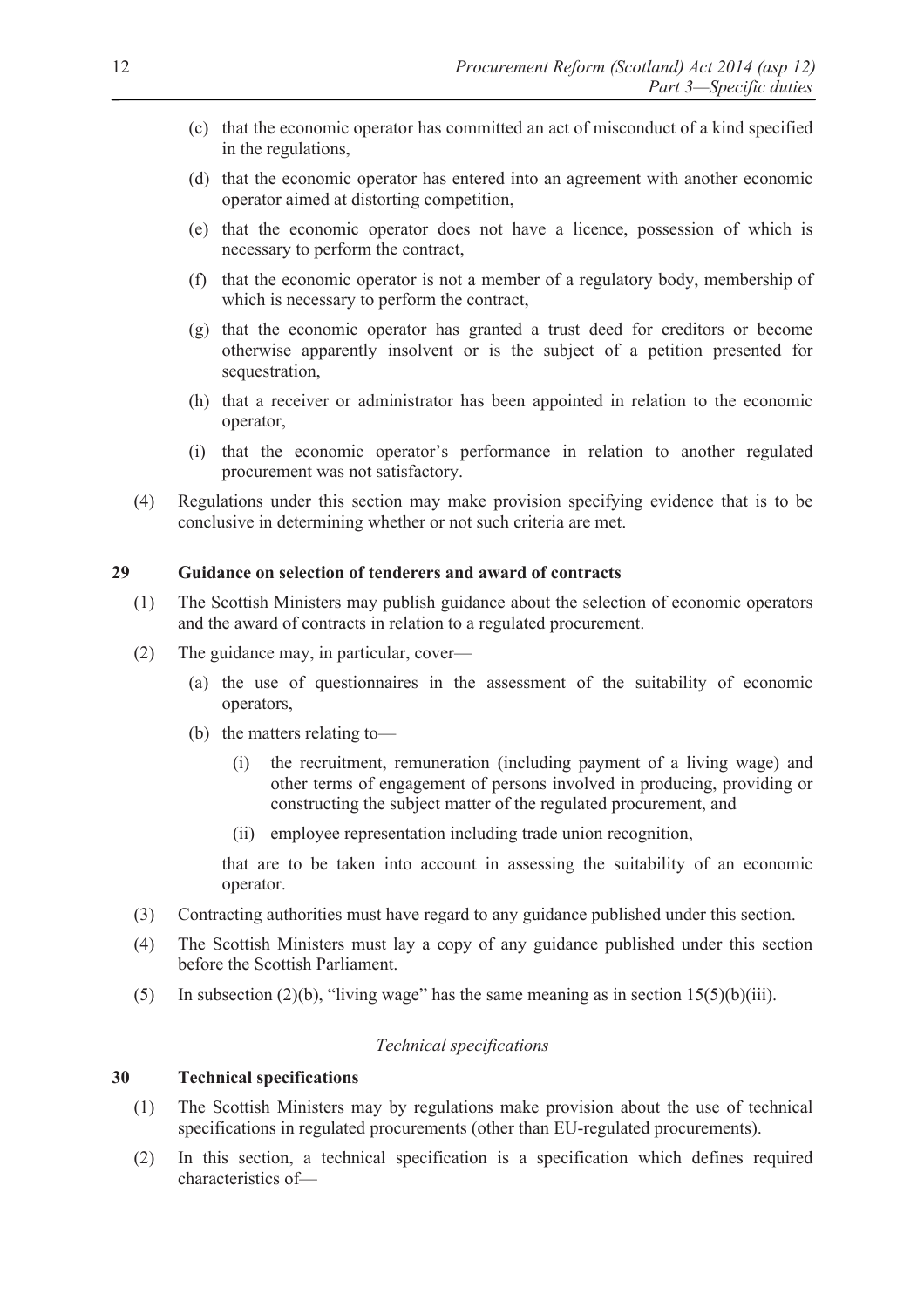- (a) goods, services or works,
- (b) the way in which the goods, services or works are to be produced, provided or constructed,
- (c) any process relating to another stage in the life cycle of the goods, services or works.
- (3) Regulations under this section may, in particular, make provision or further provision about—
	- (a) the matters which are to be taken into account by contracting authorities in determining which technical specifications are to be imposed,
	- (b) the extent to which technical specifications may—
		- (i) be defined by reference to national or international standards or other similar specifications,
		- (ii) include requirements based on the performance or functionality of the goods, services or works,
	- (c) circumstances in which a contracting authority must treat a tender as complying with a technical specification,
	- (d) the wording of technical specifications.

#### *Charges for participation in procurement process*

#### **31 Charges for participation in procurement process**

A contracting authority must not charge an economic operator a fee for participating in any part of the process relating to a regulated procurement (including a fee to provide any document required to participate in that process).

#### *Giving of reasons*

# **32 Giving of reasons to unsuccessful participants**

- (1) This section applies to a regulated procurement (other than an EU-regulated procurement).
- (2) A contracting authority must, as soon as reasonably practicable after deciding to exclude an economic operator from participating in the procurement process at any stage before the economic operator has submitted a tender, notify its decision to the economic operator.
- (3) A notice under subsection (2) must include the following information—
	- (a) the names of the economic operators who have not been so excluded,
	- (b) the criteria used to exclude the economic operator in question,
	- (c) the contracting authority's scoring (if any), against those criteria, of the economic operator.
- (4) A contracting authority must, as soon as reasonably practicable after deciding to award a contract, notify its decision to all unsuccessful tenderers.
- (5) A notice under subsection (4) must include the following information—
	- (a) the name of the successful tenderer,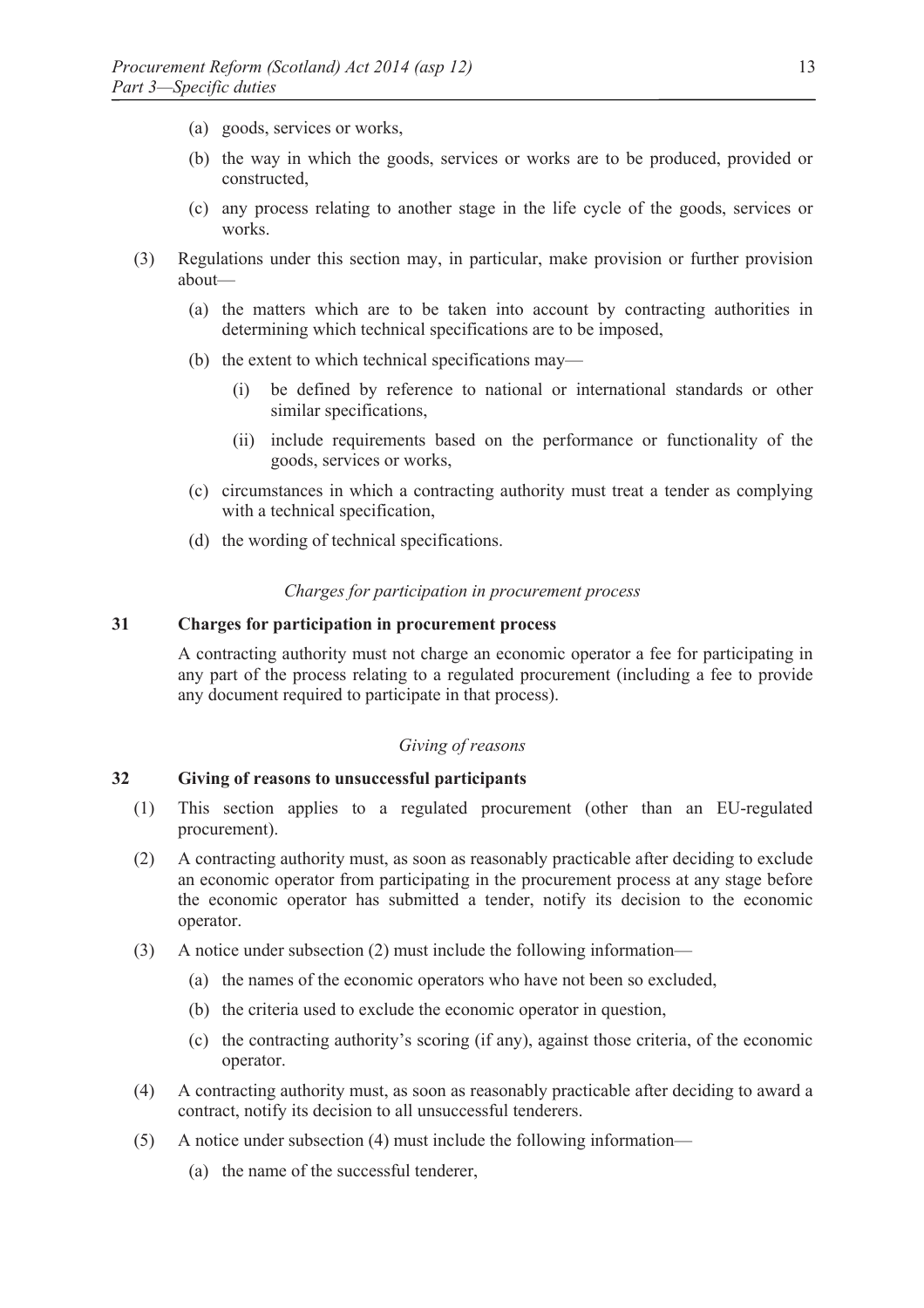- (b) the criteria used to award the contract,
- (c) the contracting authority's scoring, against those criteria, of the unsuccessful tenderer and the successful tenderer.

#### **33 Request for further information**

- (1) The following persons may request further information in relation to a regulated procurement (other than an EU-regulated procurement)—
	- (a) an economic operator who was excluded from participating in the procurement process before it submitted a tender,
	- (b) an unsuccessful tenderer,
	- (c) the successful tenderer.
- (2) The request must be—
	- (a) in writing, and
	- (b) made before the end of the period of 30 days beginning on—
		- (i) in the case of a person mentioned in subsection  $(1)(a)$  or (b), the day the person received a notice under section 32,
		- (ii) in the case of the successful tenderer, the day on which it was notified of the decision to award the contract.
- (3) The contracting authority must, before the end of the period of 30 days beginning on the day it receives the request, provide the relevant information.
- (4) The relevant information is—
	- (a) in the case of an economic operator excluded from the participating in the procurement process, a summary of the reasons why the economic operator was excluded,
	- (b) in the case of an unsuccessful tenderer—
		- (i) a summary of the reasons why the tenderer was unsuccessful, and
		- (ii) the characteristics and relative advantages of the successful tender,
	- (c) in the case of the successful tenderer, a description of any improvements the contracting authority considers the tenderer could have made to its tender.

#### **34 Withholding information**

Despite sections 32 and 33, the contracting authority may withhold information from a person if it considers that disclosure would—

- (a) impede law enforcement or otherwise be contrary to the public interest,
- (b) prejudice the commercial interests of any person, or
- (c) prejudice fair competition between economic operators.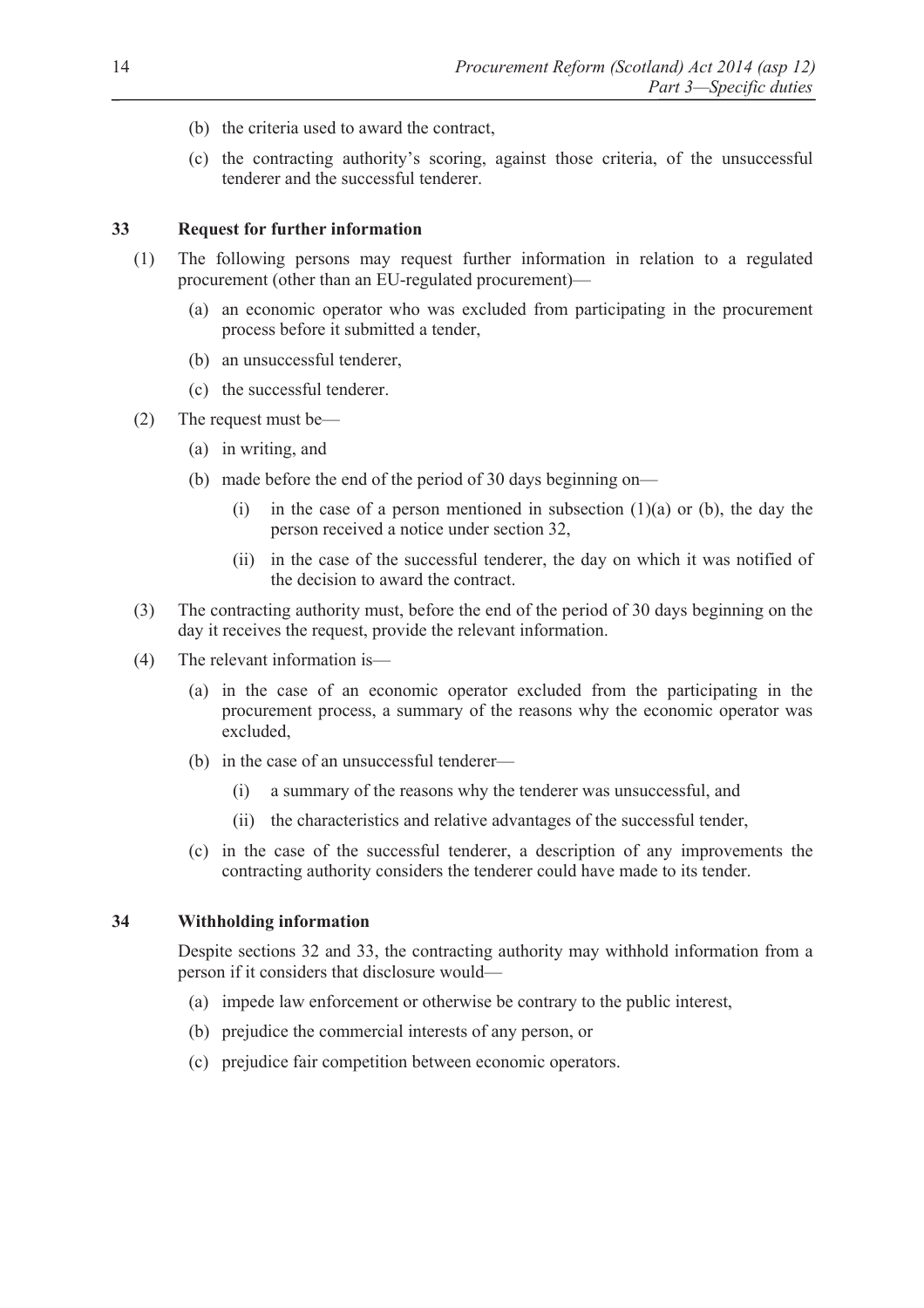#### *Contracts register*

# **35 Contracts register**

- (1) A contracting authority must keep and maintain a register of contracts (a "contracts register").
- (2) The contracts that must be registered are any contracts entered into as a result of a regulated procurement.
- (3) In relation to each contract, a contracts register must contain the following information—
	- (a) the date of award,
	- (b) the name of the contractor,
	- (c) the subject matter,
	- (d) the estimated value,
	- (e) the start date,
	- (f) the end date provided for in the contract (disregarding any option to extend the contract) or, where there is no date specified, a description of the circumstances in which the contract will end,
	- (g) the duration of any period for which the contract can be extended.
- (4) The authority may delete an entry in its contracts register only after the contract to which it relates has expired or been terminated.
- (5) The authority must make the information contained in its contracts register publicly available on the internet and by such other means as it considers appropriate.
- (6) However, the authority may withhold an entry or part of an entry in the register if it considers that making it publicly available would—
	- (a) impede law enforcement or otherwise be contrary to the public interest,
	- (b) prejudice the commercial interests of any person, or
	- (c) prejudice fair competition between economic operators.

*Procurement of recycled and recyclable products etc.* 

# **36 Amendment of Climate Change (Scotland) Act 2009**

After section 82 of the Climate Change (Scotland) Act 2009 (asp 12) insert—

# **"82A Procurement of recycled and recyclable products etc.**

- (1) The Scottish Ministers may by regulations require specified contracting authorities to ensure that—
	- (a) a specified proportion of the goods or works procured by or on behalf of the authorities, or
	- (b) a specified proportion of the materials used in the production, provision or construction of goods, services or works so procured,

fall within subsection (2).

(2) Something falls within this subsection if—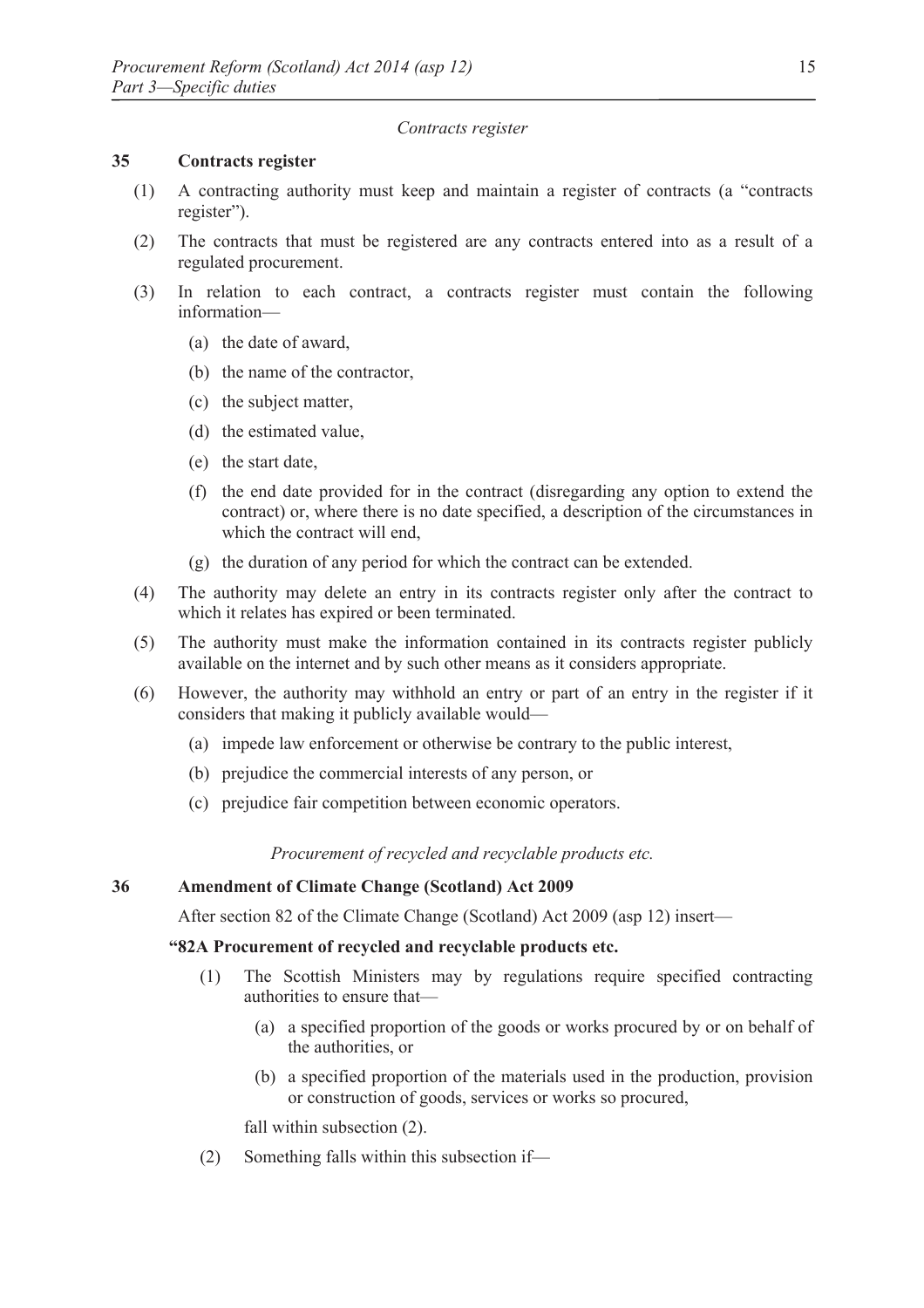- (a) it has been used already (including where it has been refurbished since that use),
- (b) it has been remanufactured, or
- (c) it is designed to be repaired, reused, refurbished, remanufactured or recycled.
- (3) The regulations may, in particular, make provision about—
	- (a) the circumstances in which the requirement applies,
	- (b) the kinds of things in relation to which the requirement applies,
	- (c) how the specified proportions are to be determined,
	- (d) the circumstances in which a person may apply to the Scottish Ministers to have the requirement disapplied,
	- (e) subject to section 89—
		- (i) the enforcement authority in relation to the regulations, and
		- (ii) the functions of that authority,
	- (f) the keeping of records and their production to the enforcement authority,
	- (g) the enforcement of the duties imposed by the regulations,
	- (h) offences in relation to failures to comply with requirements of the regulations.
- (4) The enforcement authority must have regard to any guidance given by the Scottish Ministers to it in relation to the functions conferred on it by the regulations.
- (5) Persons to whom the regulations apply must have regard to any guidance given  $by-$ 
	- (a) the Scottish Ministers,
	- (b) the enforcement authority,

to them in relation to the requirements imposed by the regulations.

(6) In this section—

 "contracting authority" has the meaning given by section 1 of the Procurement Reform (Scotland) Act 2014,

"specified" means specified in the regulations.".

#### **PART 4**

#### **REMEDIES**

# **37 Actionable duties**

- (1) This section applies to a regulated procurement (other than an EU-regulated procurement).
- (2) A relevant person may bring proceedings against a contracting authority if—
	- (a) the person sought, seeks, or would have wished, to be the person to whom the regulated contract is awarded,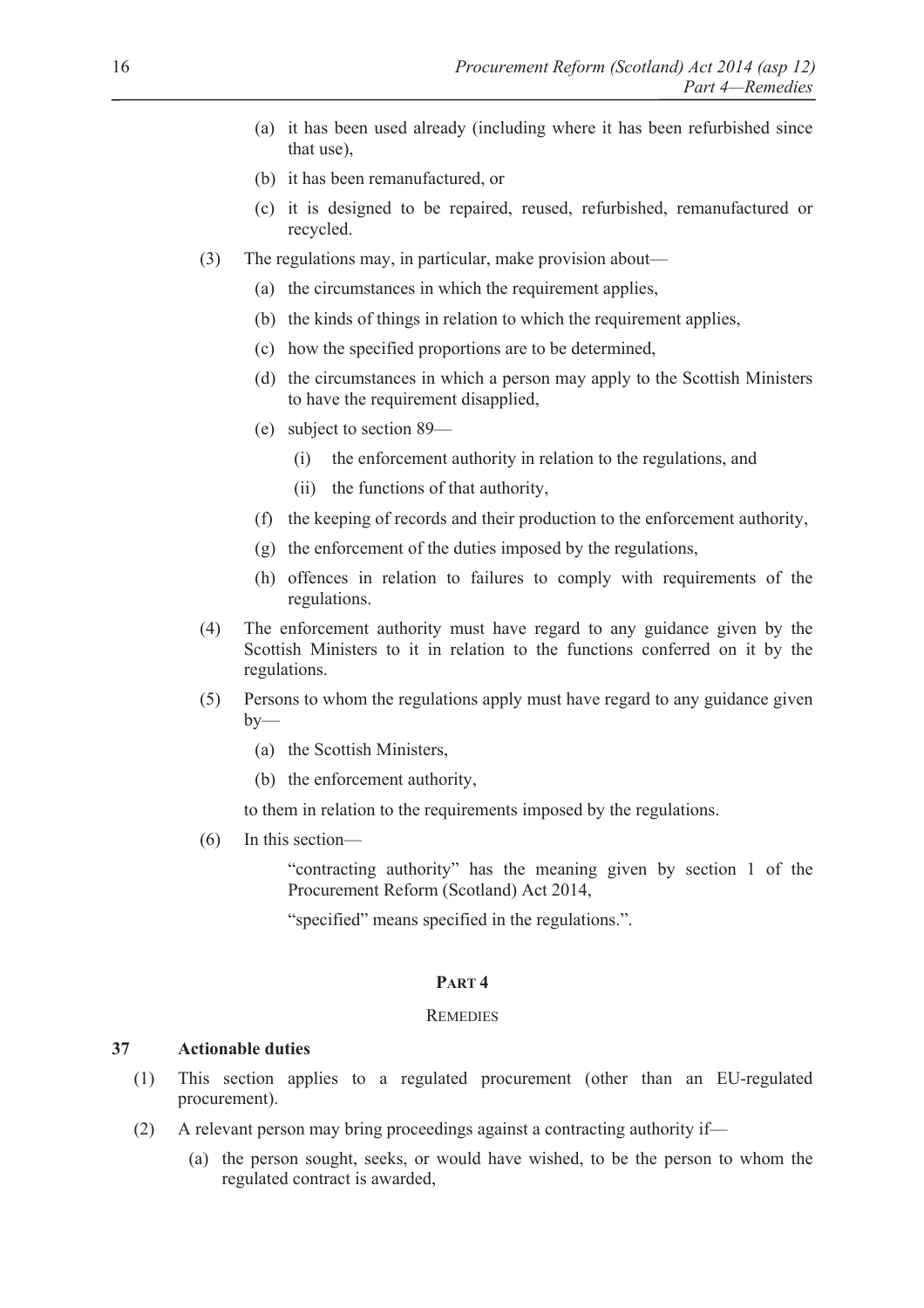- (b) the contracting authority is not complying or has not complied with its duties imposed under or by virtue of section 8, 23, 27, 28, 29, 30, 31, 32 or, as the case may be, section 33, and
- (c) in consequence of that failure the relevant person suffers, or risks suffering, loss or damage.
- (3) A relevant person is an economic operator who is a national of, or is established in—
	- (a) a member State, or
	- (b) Iceland, Liechtenstein or Norway.

## **38 Procedure and time limits**

- (1) Proceedings under section 37 may be brought in the sheriff court or the Court of Session.
- (2) Before bringing proceedings under section 37, the relevant person must notify the contracting authority of—
	- (a) the failure by the contracting authority to comply with a duty mentioned in subsection (2)(b) of that section, and
	- (b) the relevant person's intention to bring proceedings in respect of that failure to comply.
- (3) The relevant person must bring proceedings under section 37 before the end of—
	- (a) the period of 30 days beginning with the day on which the relevant person first knew or ought to have known that grounds for beginning the proceedings had arisen, or
	- (b) such longer period of up to 3 months from that day as the court considers appropriate.
- (4) A longer period may be fixed under subsection (3)(b) only if the court considers that there is good reason for doing so.

# **39 Determination by the court**

- (1) This section applies to the court in determining proceedings brought under section 37.
- (2) The court may by interim order suspend—
	- (a) the procedure leading to the award of the regulated contract,
	- (b) the implementation of any decision or action taken by a contracting authority in relation to that procedure.
- (3) In deciding whether to grant an interim order under subsection (2), the court must decide whether the negative consequences of such an order are likely to outweigh the benefits, having regard to the following considerations—
	- (a) that decisions taken by a contracting authority must be reviewed effectively and, in particular, as rapidly as possible,
	- (b) the probable consequences of an interim order for all interests likely to be harmed, and
	- (c) the public interest.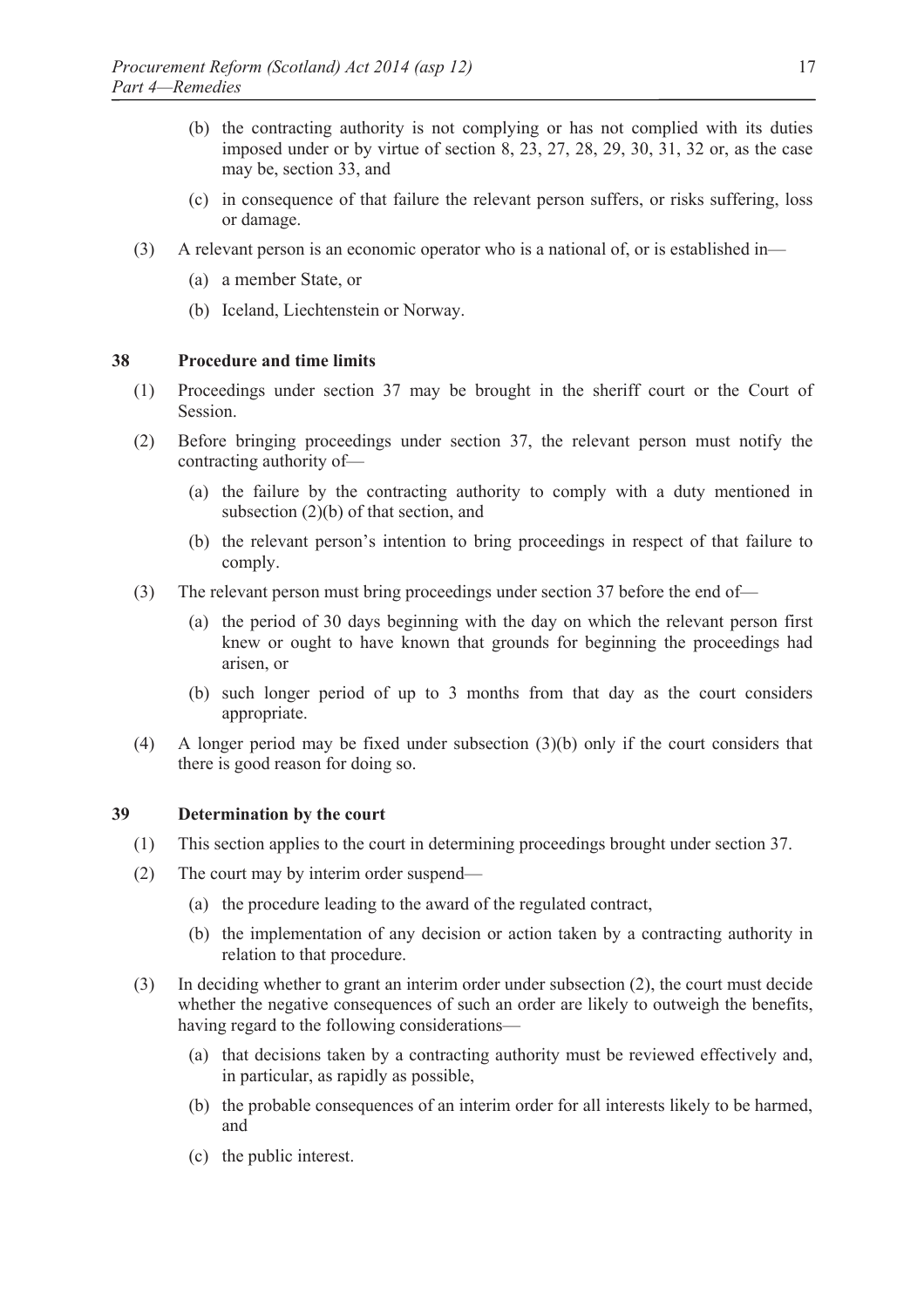- (4) The court may if satisfied that a decision or action of the contracting authority was in breach of a duty mentioned in section  $37(2)(b)$ , take one or more of the following steps—
	- (a) order the setting aside of that decision or action,
	- (b) order the contracting authority to amend any document,
	- (c) award damages to the relevant person who has suffered loss or damage in consequence of the failure of the contracting authority to comply with its duty.
- (5) If the breach of the duty by the contracting authority is in relation to a regulated contract which has been entered into, the court may only make an award under section (4)(c).
- (6) Nothing in this section affects any power that the court may have by virtue of any other enactment or rule of law.

#### **40 Transfer of forum for proceedings to First-tier Tribunal**

The Scottish Ministers may by regulations modify sections 38 and 39 so that proceedings under section 37 may be brought before the First-tier Tribunal for Scotland instead of the sheriff court or Court of Session.

#### **PART 5**

#### **GENERAL**

#### *Interpretation*

#### **41 The Directive, Public Contracts Regulations and EU-regulated procurements**

- (1) In this Act—
	- (a) "the Directive" means Directive 2004/18/EC of the European Parliament and of the Council,
	- (b) "the Public Contracts Regulations" means the Public Contracts (Scotland) Regulations 2012 (S.S.I. 2012/88), and
	- (c) an "EU-regulated procurement" is a regulated procurement to which the Public Contracts Regulations apply by virtue of regulation 5(1).
- (2) The Scottish Ministers may by order—
	- (a) amend the definition of "the Directive" so as to substitute for the Directive for the time being specified there such successor Directive as they consider appropriate,
	- (b) amend the definition of "the Public Contracts Regulations" so as to substitute for the regulations for the time being specified there such other instrument as they consider appropriate.
- (3) An order under subsection (2) may make such consequential modifications to subsection (1) and any other provision of this Act as the Scottish Ministers consider appropriate.

# **42 General interpretation**

(1) In this Act—

"award notice" has the meaning given in section 23(6),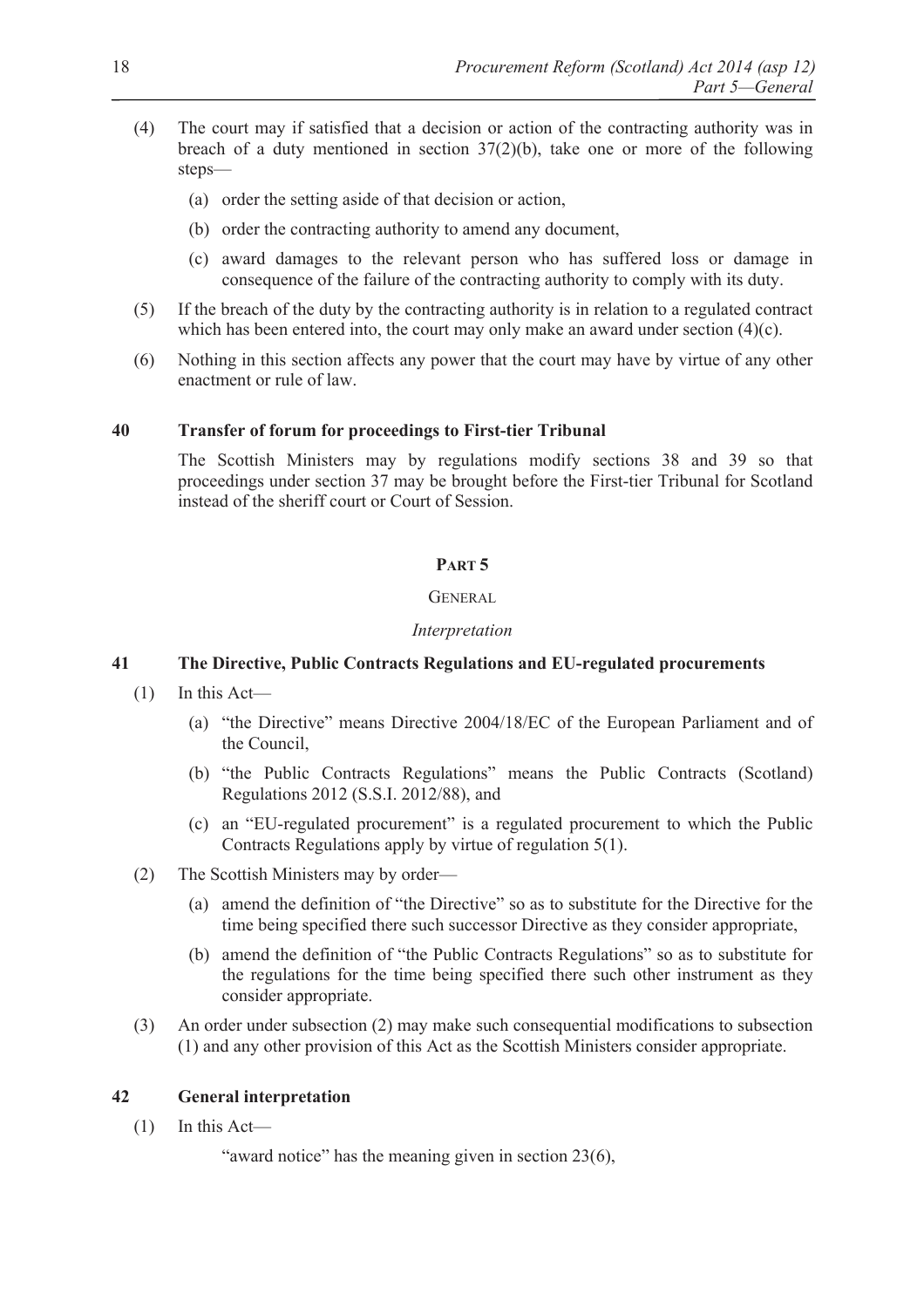"community benefit requirement" has the meaning given in section 24,

"contract notice" has the meaning given in section 23(6),

"contracting authority" has the meaning given in section 1,

"economic operator" means any person who offers the execution of works, the supply of products or the provision of services on the market,

"financial year" means the period of 12 months in respect of which the accounts of the contracting authority in question are prepared,

"public contract" has the same meaning as in the Directive,

"Public Contracts website" has the meaning given in section 22,

"public works contract" has the same meaning as in the Directive,

"regulated procurement" has the meaning given in section 2.

(2) In this Act, a contracting authority's area is the area by reference to which the contracting authority primarily exercises its functions, disregarding any areas outside Scotland.

#### *Final provisions*

#### **43 Ancillary provision**

- (1) The Scottish Ministers may by order make such supplementary, incidental, consequential, transitional or transitory provision or savings as they consider necessary or expedient for the purposes of, or in connection with, any provision made by or under this Act.
- (2) An order under subsection (1) may modify any enactment (including this Act).

# **44 Subordinate legislation**

- (1) Any power conferred by this Act on the Scottish Ministers to make an order or regulations includes the power to make—
	- (a) different provision for different cases or descriptions of case or for different purposes,
	- (b) such incidental, supplementary, consequential, transitional, transitory or saving provision as the Scottish Ministers consider necessary or expedient.
- (2) Orders or regulations made under the following provisions are subject to the affirmative procedure—
	- (a) section  $1(2)$ ,
	- (b) section 3(3),
	- (c) section  $4(2)$ ,
	- (d) section  $7(1)$ ,
	- (e) section 14(1),
	- (f) section  $15(6)$ ,
	- $(g)$  section 25(5),
	- (h) section 40,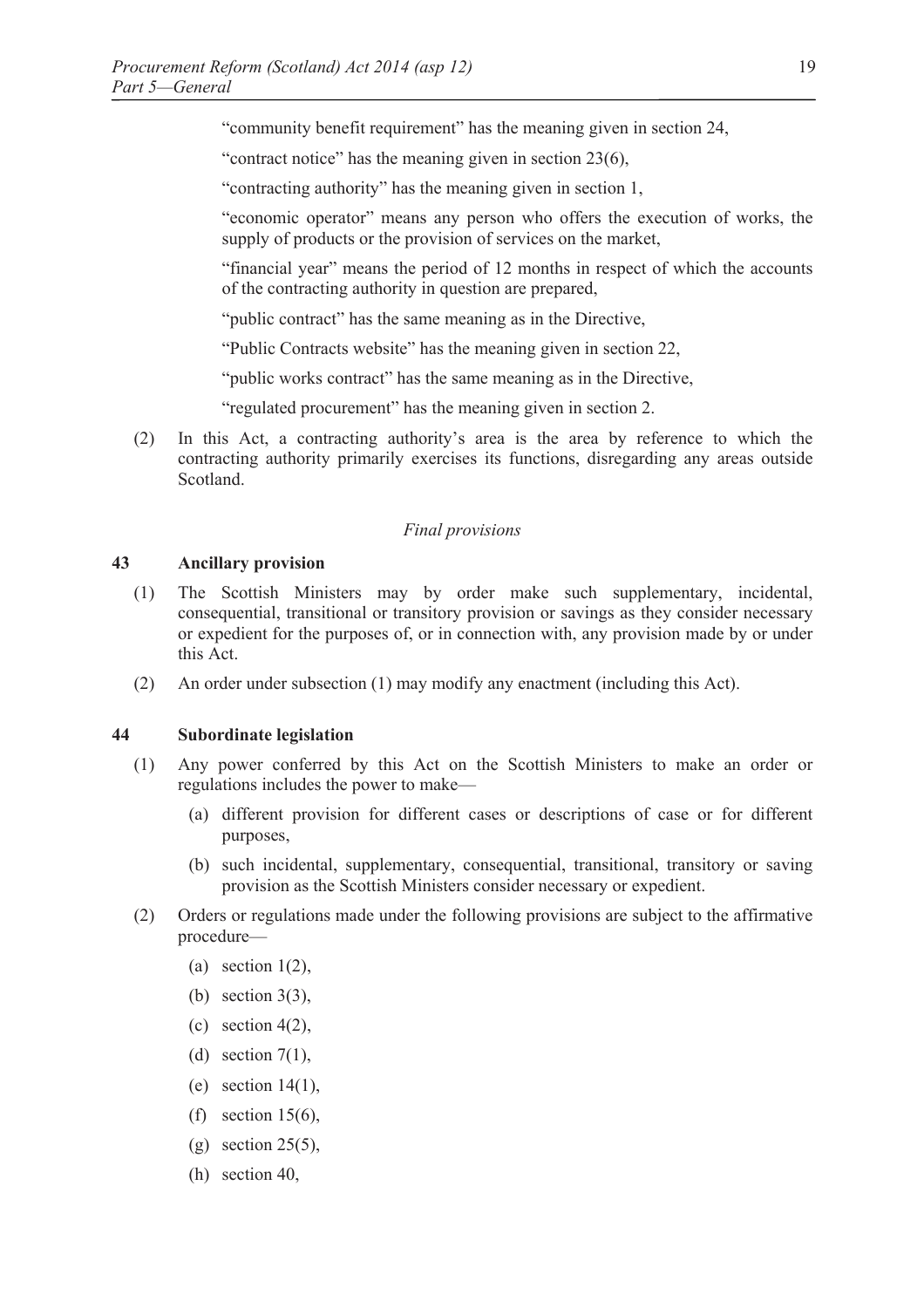- (i) section  $41(2)$ ,
- (j) section 43 (but only if the order adds to, replaces or omits any part of the text of an Act).
- (3) Any other orders or regulations made under this Act are subject to the negative procedure.
- (4) This section does not apply to an order under section 45(2).

#### **45 Commencement**

- (1) This section and sections 41, 42, 43, 44 and 46 come into force on the day of Royal Assent.
- (2) The other provisions of this Act come into force on such day as the Scottish Ministers may by order appoint.
- (3) An order under subsection (2) may contain such transitional, transitory or saving provision as the Scottish Ministers consider necessary or expedient.

# **46 Short title**

The short title of this Act is the Procurement Reform (Scotland) Act 2014.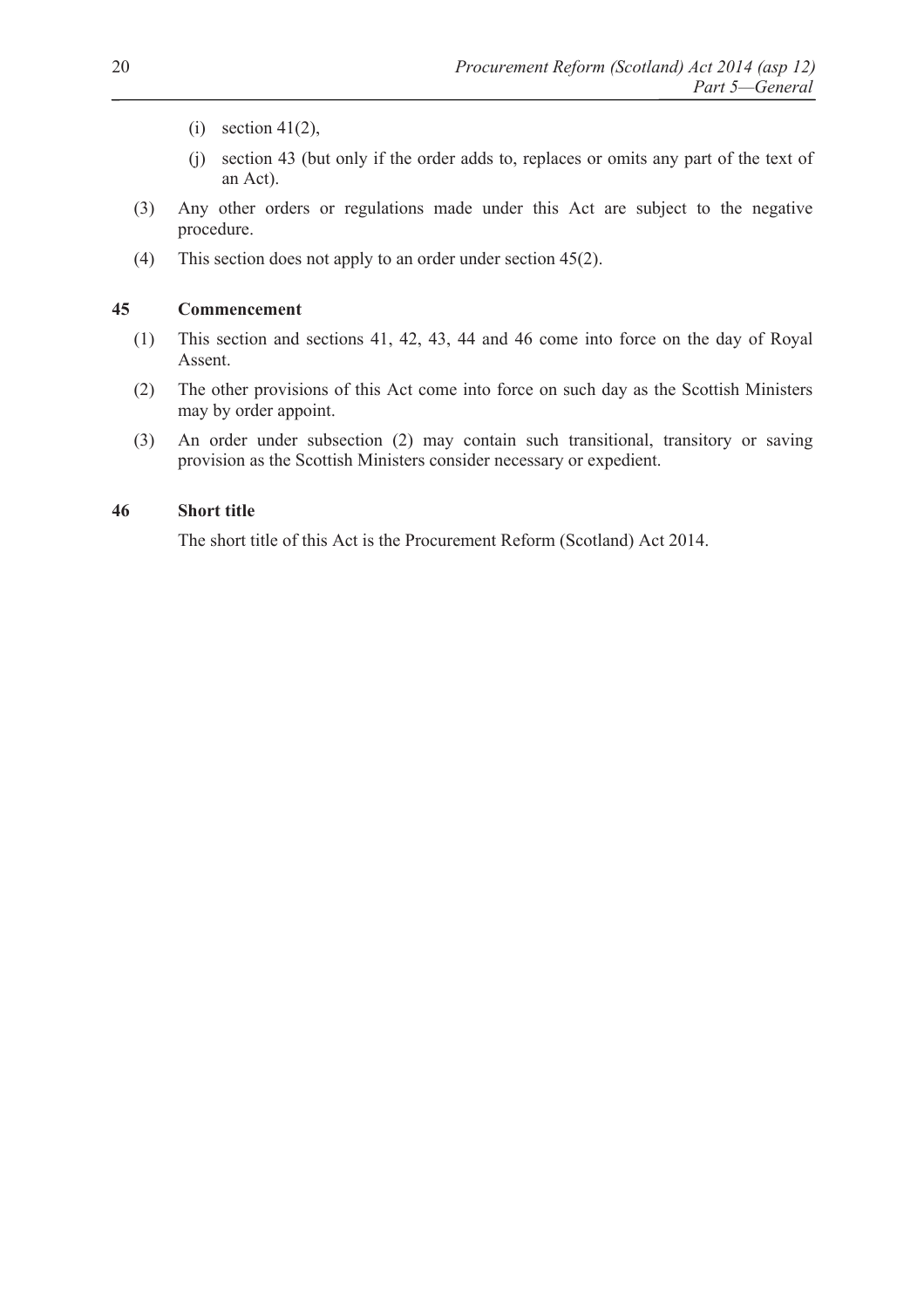# **SCHEDULE**

# *(introduced by section 1)*

## CONTRACTING AUTHORITIES

# **PART 1**

# SCOTTISH ADMINISTRATION AND SCOTTISH PARLIAMENT

- 1 Scottish Ministers
- 2 Scottish Parliamentary Corporate Body
- 3 Queen's and Lord Treasurer's Remembrancer
- 4 Keeper of the Records of Scotland
- 5 Keeper of the Registers of Scotland
- 6 Registrar General of Births, Deaths and Marriages for Scotland
- 7 Her Majesty's Inspectors of Constabulary
- 8 Her Majesty's Chief Inspector of Prisons for Scotland
- 9 Her Majesty's Inspector of Anatomy for Scotland
- 10 Her Majesty's inspectors of schools (that is to say, the inspectors of schools appointed by Her Majesty on the recommendation of the Scottish Ministers under the Education (Scotland) Act 1980 (c.44))
- 11 Office of the Scottish Charity Regulator
- 12 Procurators fiscal
- 13 Scottish Housing Regulator

#### **PART 2**

#### LOCAL GOVERNMENT

- 14 A local authority
- 15 A joint board established by order under section 62A(1) or 62B(1) of the Local Government (Scotland) Act 1973 (c.65)

# **PART 3**

#### **OTHERS**

- 16 Accounts Commission for Scotland
- 17 Architecture and Design Scotland
- 18 Audit Scotland
- 19 Auditor General for Scotland
- 20 Board of Trustees for the National Galleries of Scotland
- 21 Board of Trustees of the National Museums of Scotland
- 22 Board of Trustees of the Royal Botanic Garden, Edinburgh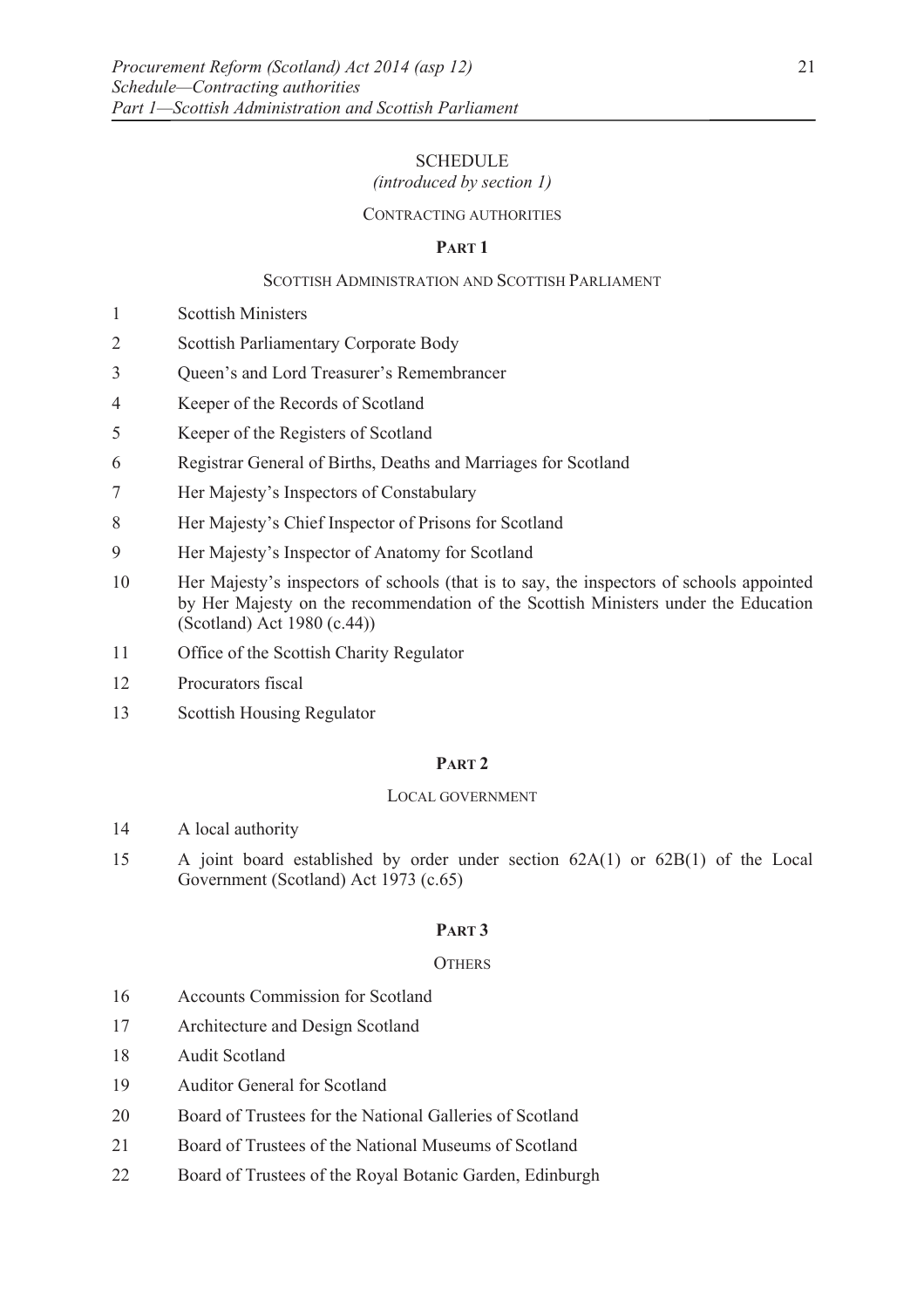- 23 Bòrd na Gàidhlig 24 Chief constable of the Police Service of Scotland 25 Children's Hearings Scotland 26 Commission for Ethical Standards in Public Life in Scotland 27 Commissioner for Children and Young People in Scotland 28 Common Services Agency for the Scottish Health Service 29 Creative Scotland 30 Crofting Commission 31 A Health Board (constituted under section 2(1)(a) of the National Health Service (Scotland) Act 1978 (c.29)) 32 Healthcare Improvement Scotland 33 Her Majesty's Chief Inspector of Prosecution in Scotland 34 Highlands and Islands Enterprise 35 Lands Tribunal for Scotland 36 Local Government Boundary Commission for Scotland 37 Mental Welfare Commission for Scotland 38 National Library of Scotland 39 A National Park authority established by virtue of a designation order under section 6 of the National Parks (Scotland) Act 2000 (asp 10) 40 Parole Board for Scotland 41 Police Investigations and Review Commissioner 42 Private rented housing panel 43 Royal Commission on the Ancient and Historical Monuments of Scotland 44 Scottish Children's Reporter Administration 45 Scottish Commission for Human Rights 46 Scottish Court Service 47 Scottish Criminal Cases Review Commission 48 Scottish Enterprise 49 Scottish Environment Protection Agency 50 Scottish Fire and Rescue Service 51 Scottish Further and Higher Education Funding Council 52 Scottish Information Commissioner 53 Scottish Land Court 54 Scottish Law Commission 55 Scottish Legal Aid Board
- 56 Scottish Legal Complaints Commission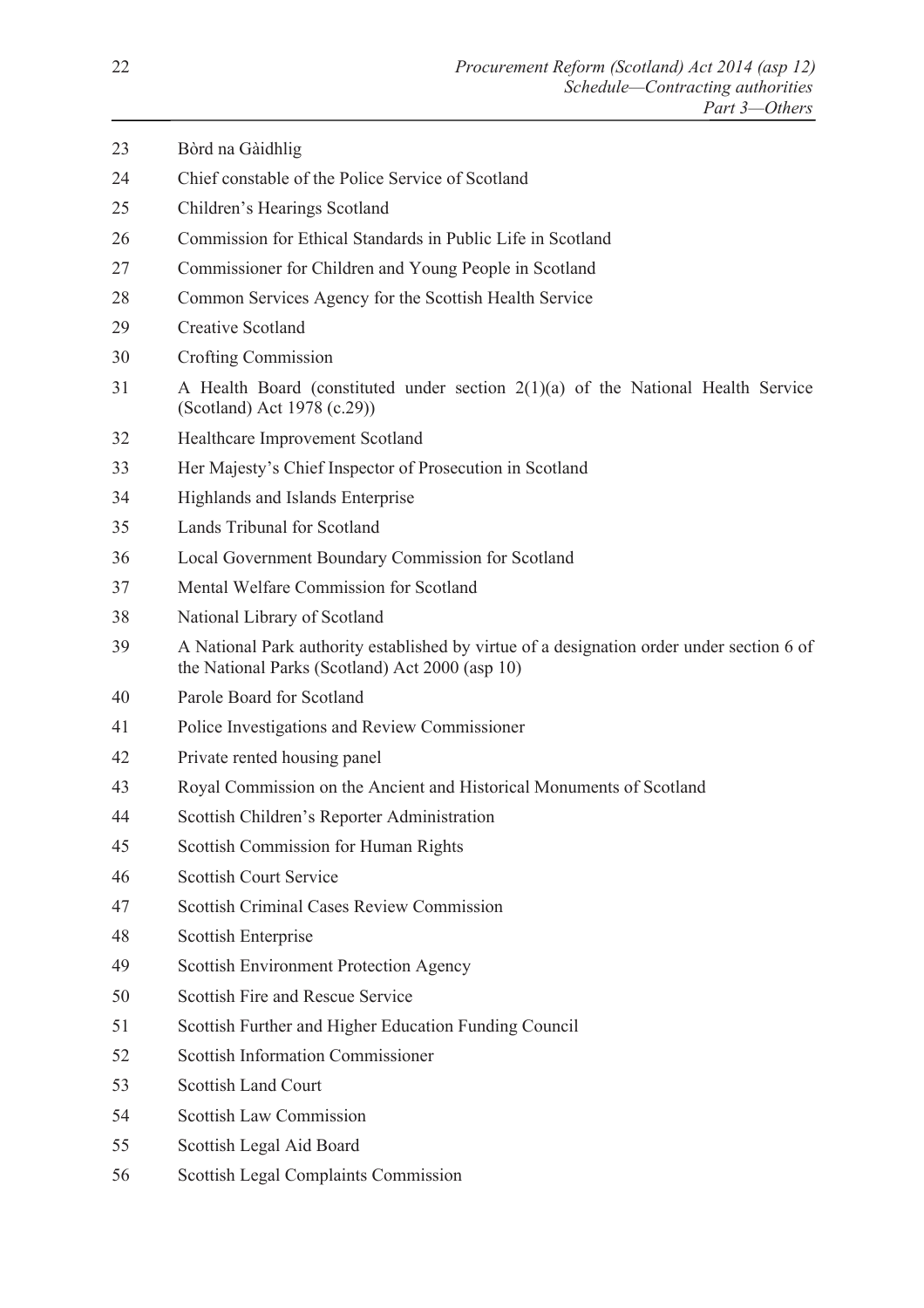| 57 | Scottish Natural Heritage                                                                                                 |
|----|---------------------------------------------------------------------------------------------------------------------------|
| 58 | <b>Scottish Police Authority</b>                                                                                          |
| 59 | Scottish Public Services Ombudsman                                                                                        |
| 60 | <b>Scottish Qualifications Authority</b>                                                                                  |
| 61 | Scottish Road Works Commissioner                                                                                          |
| 62 | Scottish Social Services Council                                                                                          |
| 63 | Scottish Sports Council                                                                                                   |
| 64 | Social Care and Social Work Improvement Scotland                                                                          |
| 65 | A Special Health Board (constituted under section $2(1)(b)$ of the National Health<br>Service (Scotland) Act 1978 (c.29)) |
| 66 | <b>Standards Commission for Scotland</b>                                                                                  |
| 67 | The Skills Development Scotland Co. Ltd (registered number SC202659)                                                      |
| 68 | VisitScotland                                                                                                             |
| 69 | Water Industry Commission for Scotland                                                                                    |
|    |                                                                                                                           |

© Crown Copyright 2014

Printed in the UK by The Stationery Office Limited under the authority and superintendence of Carol Tullo, the Queen's Printer for Scotland.